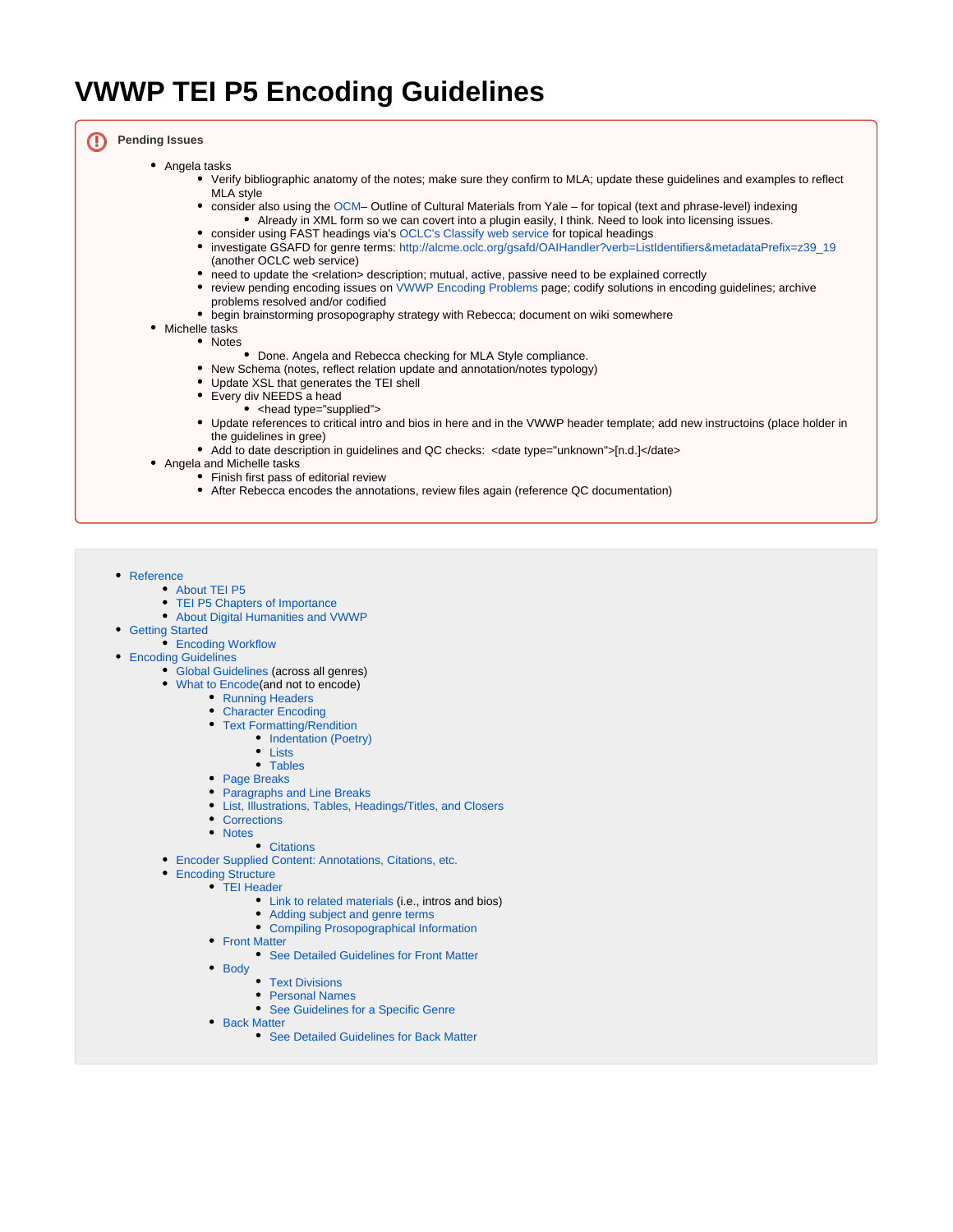#### **Quick Links** ⋒

- [VWWP Encoding Setup and Validation](https://wiki.dlib.indiana.edu/display/vwwp/VWWP+Encoding+Setup+and+Validation)
- [VWWP Encoding Log](https://wiki.dlib.indiana.edu/display/vwwp/VWWP+Encoding+Log) (assigned texts)
- [VWWP Encoding Problems](https://wiki.dlib.indiana.edu/display/vwwp/VWWP+Encoding+Problems) (report problems encountered with encoding)
- [VWWP OCR Issues](https://wiki.dlib.indiana.edu/display/vwwp/VWWP+OCR+Issues) (report problems encountered with the full text generation)

#### **Encoding Contextual Information**

- [VWWP Critical Introductions and Bios Encoding Guidelines](https://wiki.dlib.indiana.edu/display/vwwp/VWWP+Critical+Introductions+and+Bios+Encoding+Guidelines)
- [VWWP Annotations](#page-11-0)
- [VWWP Timeline Encoding Guidelines](https://wiki.dlib.indiana.edu/display/vwwp/VWWP+Timeline+Encoding+Guidelines) (update the timeline with new batch of authors/texts, documentation pending)

## <span id="page-1-0"></span>Reference

ത

## <span id="page-1-1"></span>About TEI and XML

- [A Gentle Introduction to XML](http://www.tei-c.org/release/doc/tei-p5-doc/en/html/SG.html)
- $\bullet$ [About the TEI P5 Guidelines](http://www.tei-c.org/release/doc/tei-p5-doc/en/html/AB.html) (setting the stage)
- [TEI P5 Guidelines](http://www.tei-c.org/release/doc/tei-p5-doc/en/html/CO.html)(official TEI Guidelines documentation from which the VWWP encoding guidelines are derived)
	- [TEI P5 Element Reference](http://www.tei-c.org/release/doc/tei-p5-doc/en/html/REF-ELEMENTS.html)

## <span id="page-1-2"></span>TEI P5 Chapters of Importance

- [The TEI Header, Chapter 2](http://www.tei-c.org/release/doc/tei-p5-doc/en/html/HD.html)
- [Default Text Structure, Chapter 4](http://www.tei-c.org/release/doc/tei-p5-doc/en/html/DS.html)
- [Verse, Chapter 6](http://www.tei-c.org/release/doc/tei-p5-doc/en/html/VE.html)
- [Drama/Performance Texts, Chapter 7](http://www.tei-c.org/release/doc/tei-p5-doc/en/html/DR.html)
- [Biographical and Prosopographical Data, Chapter 13](http://www.tei-c.org/release/doc/tei-p5-doc/en/html/ND.html#NDPERS)
- [Tables, Chapter 14.1](http://www.tei-c.org/release/doc/tei-p5-doc/en/html/FT.html#FTTAB)
- [Figures/Illustrations, 14.3](http://www.tei-c.org/release/doc/tei-p5-doc/en/html/FT.html#FTGRA)

## <span id="page-1-3"></span>About Victorian Women Writers Project

- [About the Victorian Women Writers Project-](http://www.indiana.edu/~letrs/vwwp/vwwp-about.html)The history of the project and original editorial guidelines. Make sure to read [Perry Willett's essay.](http://epress.lib.uh.edu/pr/v7/n6/will7n6.html)
- [Digital Libraries Program Project Proposal,](https://wiki.dlib.indiana.edu/download/attachments/113770525/Project_Proposal_Form%20VWWP.pdf?version=1&modificationDate=1285597246000&api=v2) Women Writing Humor
- [Electronic Texts: Audiences and Purposes by Perry Willett](http://www.digitalhumanities.org/companion/view?docId=blackwell/9781405103213/9781405103213.xml&chunk.id=ss1-3-6&toc.depth=1&toc.id=ss1-3-6&brand=default)

[return to top](#page-0-0)

# <span id="page-1-4"></span>Getting Started

The books are encoded in TEI P5, with special attention to structural tagging (sections, paragraphs, page breaks, chapter headings, line groups, etc.) and other stylistic features such as textual emphasis (bold, italics, etc.) within the texts. For this project we will be exploring a limited range of semantic encoding at the division (e.g., poetry) and phase-level (e.g., personal names).

A shell XML/TEI document has been generated after concatenating the OCR text files. The header and body of text requires metadata and mark-up following the [TEI P5 Guidelines](http://www.tei-c.org/release/doc/tei-p5-doc/en/html/index.html) and the encoding guidelines contained herein.

You will use the latest version of the Oxygen editor for encoding [\(download from IUWare](http://iuware.iu.edu/). To learn more about the editor, reference the [user manual.](http://www.oxygenxml.com/doc/ug-oxygen/index.html) The DLP also has [basic documentation](https://wiki.dlib.indiana.edu/pages/viewpage.action?pageId=43450377) about editor preference settings and short cuts.

## <span id="page-1-5"></span>Encoding Workflow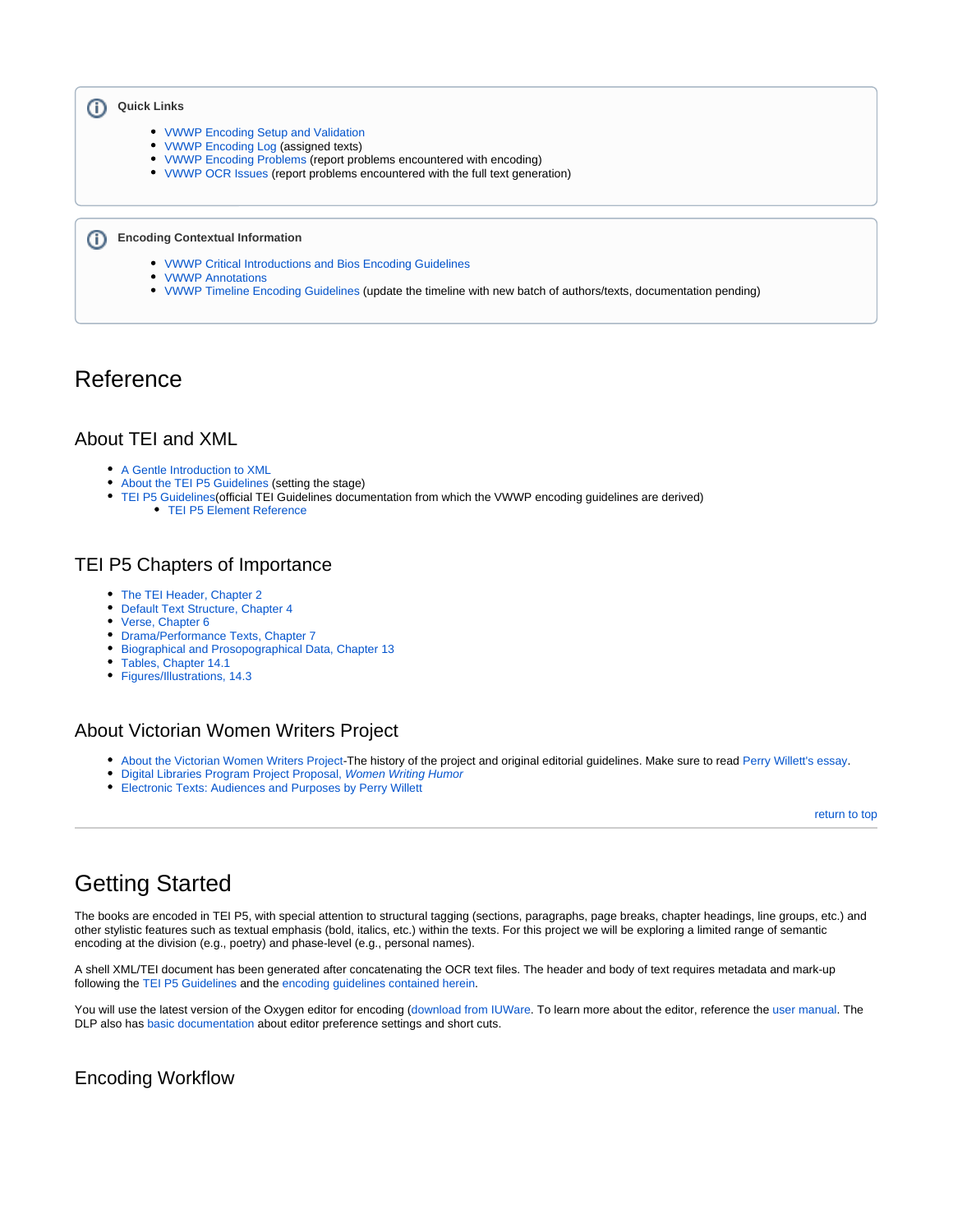**Encoding Setup and Validation**

**Before you begin encoding**, you will need to setup your encoding environment and understand validation principles. This information is maintained in another page since you will only need to reference it as-needed.

[VWWP Encoding Setup and Validation](https://wiki.dlib.indiana.edu/display/vwwp/VWWP+Encoding+Setup+and+Validation)

## <span id="page-2-0"></span>Encoding Guidelines

## <span id="page-2-1"></span>Global Guidelines

Λ

Below are encoding scenarios that can be found across all texts.

### <span id="page-2-2"></span>**What to Encode (and not to encode)**

- Intellectual Content: Only encode the printed text. Any handwritten notes or library/owner stamps should be ignored.
- Running Headers / Running Titles: Do not encode running headers like chapter headings. Running headers may include such information as the book title, chapter title, author's name, etc. **This text should be deleted from the XML/TEI document**.
- **[With the exception of running headers](#page-2-3)** that are unique or meaningful such as headers that emphasize the storyline in some way. • Page Numbers: Do not encode the page numbers that may appear at the top or bottom of each page. Delete the page number from the place it
- appears on the page and instead, follow the directions [below](#page-4-1) for capturing page number information.

[return to top](#page-0-0)

## <span id="page-2-3"></span>**Running Headers**

In general, we will not not encode running headers like chapter headings. Running headers may include such information as the book title, chapter title, author's name, etc. **This text should be deleted from the XML/TEI document**. However, running headers that are unique or meaningful (i.e., emphasize the storyline in some way; clearly the author had a hand in determining these headers, not the publisher) should be encoded. One indication of significant running headers are those that change from page to page.

Page numbers **should be deleted** from running headers and instead added to the [page break tag.](#page-4-1)

```
<fw place="top">A Meaningful Running Header</fw>
```
Use the appropriate value for place as provided automatically by the TEI:

• top and bottom being the more common values

## <span id="page-2-4"></span>**Character Encoding**

All characters, including "diacritics," should be entered directly (e.g., é) rather than using entity references, with the exception of the three predefined XML entities listed below:

```
\& = \& \text{amp}\langle \;\; = \;\; \& \;\mathsf{l}\; \mathsf{t} ;
> = \>
```
If these entities are not used in place of the desired character, the TEI/XML document will be invalid.

For help with how to type diacritics, reference the:

- "Character Map" utility (Windows, in the Start menu, Programs=>Accessories=>System Tools=>Character Map)
	- Click on the character you want, and then click on "Select" (the character should appear in the "Characters to copy" box) and then click "Copy". You can then paste the character into your XML file in Oxygen.
- OR the "Character Palette" (Macintosh, in System Preferences, under International, select "Character Palette" and "Show input in menu bar" for easy access to the palette)

#### **Em-Dash and End-of-Line Dashes**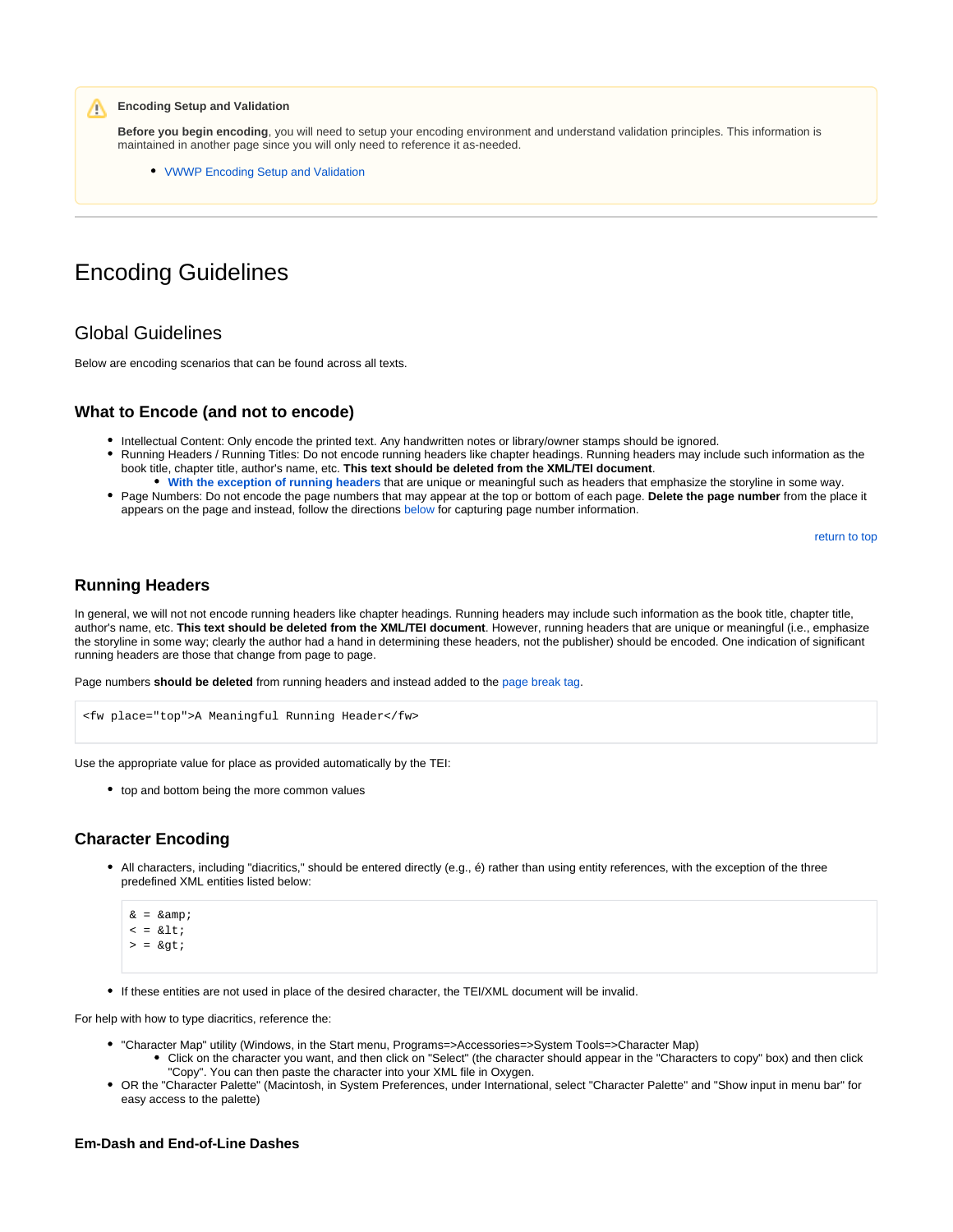Many authors of this period are fond of using em dashes--like thie--in order to add grammatical emphasis or a parenthetical comment. In poetry, em dashes may appear in the middle or at the end of a line. These parenthetical pauses shouldn't be confused with naturally hyphenated words or words that run off the page and are finished on the next line. Em dashes serve a unique grammatical purpose and are to be reproduced faithfully.

OCR usually interprets em dashes as a single dash. To correct this, replace the single dash with the code, --- as in the example below.

```
<sub>l</sub>q<sub>></sub></sub>
   <l>1. O D<hi rend="sc">AY OF</hi> D<hi rend="sc">EATH</hi>,
  how dark thy gray and shadowy wing;&\#8212;</l>
   <l>Eclipsed the natural sky, hushed everything.</l>
\langle /lg>
\langlela>
   <l>4. I thought-- but now I see: the most I failed to know,</l>
   <l>I reached too far and missed, I learned too slow.</l>
\langlelg>
```
**For end-of-line dashes** used as a printing convention (word wrapping due to preset margins), delete the dash or hyphen so the word appears as one (e. g., laugh-ing should appear as laughing, without the dash).

[return to top](#page-0-0)

## <span id="page-3-0"></span>**Text Formatting**

Typographically distinct text should be encoded with [hi](http://www.tei-c.org/release/doc/tei-p5-doc/en/html/ref-hi.html) (e.g. <hi rend="bold"> unless it is contained by some other take to which the rendering value can be applied (e.g., <head rend="i">}}Love me or leave me.</head>). By default, the {{<title level="m"> is rendered in italics.

- i for italics
- b for bold
- super for superscript (e.g., a footnote number)
- sub for subscript
- uc when a word is all uppercase capitals and the font is larger than the surrounding text
- sc when a word is all small but the font size is the same as the surrounding text
- blockquote for content that needs to be blockquoted
- center for content centered on the page
- left for content to the left of the page
- right for content to the right of the page

Note: the <emph> element will NOT be used. Always use the <hi rend="i"> to mark up any phrase-level text that is italicized, but is not contained in some other tag (e.g. <head>).

#### **Indentation as Commonly Used in Poetry**

<span id="page-3-1"></span>In poetry, the following values can be used with the rend attribute of the <1> element to indicate the indentation of lines of poetry (see also Tags Used [Especially for Poetry](https://wiki.dlib.indiana.edu/display/vwwp/Verse)):

- ti-1 (text indent level 1)
- $\bullet$  ti-2 (text indent level 2)
- $\bullet$  ti-3 (text indent level 3)
- ...
- ti-10 (text indent level 10)

#### **Lists**

<span id="page-3-2"></span>For lists, the following values can be used with the rend attribute of the <list>element to indicate styling:

- Bulleted lists (type="bulleted" rend="disc")
	- disc (filled circle)
	- circle
	- square
- Ordered lists (type="ordered" rend="decimal")
	- $\bullet$  decimal (1, 2, 3, 4, 5, etc.)
	- lower-latin (a, b, c, d, e, etc.)
	- lower-roman (i, ii, iii, iv, v, etc.)
	- upper-latin (A, B, C, D, E, etc.)
	- upper-roman (I, II, III, IV, V, etc.)

List of type="simple" do not require a rend attribute.

#### **Tables**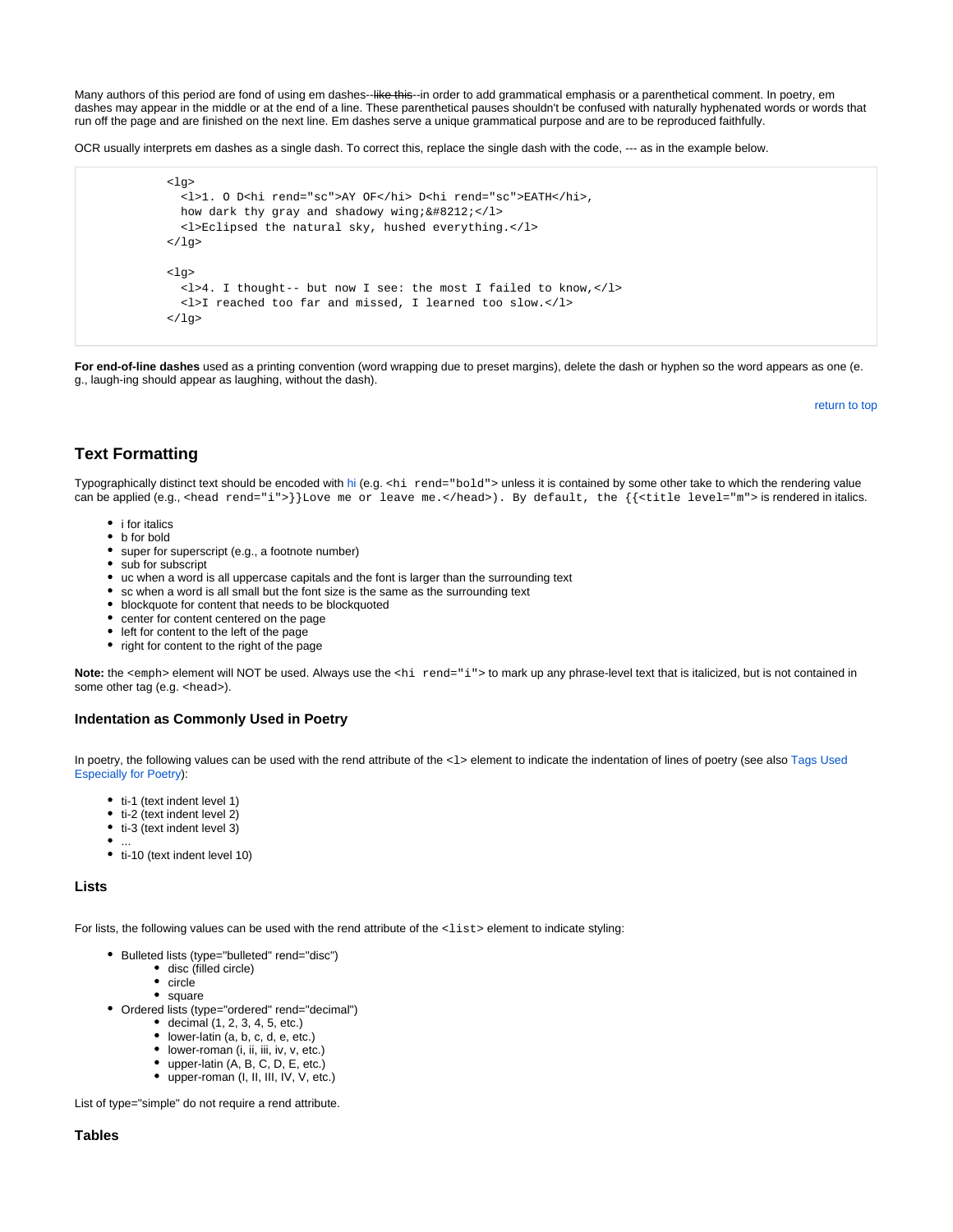<span id="page-4-0"></span>Tables currently have two rendition values:

- rend="border" for tabular data displayed with borders
- rend="noborder" for tabular data displayed without borders

An example of the latter can be found in the title page of [Notes upon some of Shakespeare's plays](http://purl.dlib.indiana.edu/iudl/vwwp/printable/VAB7399) (see TEI snippet below):

```
<docTitle><titlePart type="alt">
                        <table rend="noborder center">
                             <row>
                                  <cell cols="2" rend="center">INTRODUCTION</cell>
                            \langle / r\cap w <row>
                                 <cell>MACBETH</cell>
                                 <cell rend="right">THE TEMPEST</cell>
                            \langle / row\rangle <row>
                                  <cell>HENRY VIII.</cell>
                                <cell rend="right">ROMEO &amp; JULIET</cell>
                            \langle / r\cap w </table>
                     </titlePart>
</docTitle>
```
Not all possible rendition values for tables have been identified so if you encounter a table with a particular border that should be displayed differently, please indicate this on the [VWWP Encoding Problems](https://wiki.dlib.indiana.edu/display/vwwp/VWWP+Encoding+Problems) page.

These rend values may be combined, separated by white space, e.g., <hi rend="u b">this text will be bold and underlined</hi>, except when marking up poetry lines (e.g. <l n="3" rend="ti-1 b"). Instead use the <hi> element after the <l> element (e.g. <l n="3" rend="ti-1"><hi rend="b" >The content of the line</hi></l>>>>>).

```
return to top
```
## <span id="page-4-1"></span>**Page Breaks**

Page breaks can come at any point in the text. You mark page breaks with a self-closing [<pb/>](http://www.tei-c.org/release/doc/tei-p5-doc/en/html/ref-pb.html)>b>. **Page breaks are marked at the beginning of the content for that page**.

Page breaks will have 2 attributes:

- 1. [number \(n=""\)](#page-4-3)
- 2. [xml:id \(xml:id=""\)](#page-5-0)

#### <span id="page-4-2"></span>**Paragraphs and Line Breaks**

- [<p>:](http://www.tei-c.org/release/doc/tei-p5-doc/en/html/ref-p.html) Used to surround paragraphs.
	- Do not close a paragraph at the end of a page unless the paragraph actually ends there. Instead, nest the <pb/> tag between the <p> and  $\langle p \rangle$  tags at the appropriate location in the text.
- [<lb/>:](http://www.tei-c.org/release/doc/tei-p5-doc/en/html/ref-lb.html) A line break is used when it is important to represent a break in the textual flow.
	- Generally used in headings, on the title page, lists, etc.
	- **Do not use** in standard prose paragraphs.

#### <span id="page-4-3"></span>**Number Attributes in Page Breaks**

- The actual page number must be entered for the "n' attribute.
	- If a page number is printed on the page, enter it as it appears (e.g. n="32")
	- If a number does not appear on the page, but is part of the numbering sequence (e.g. chapter title page), enter the page number in brackets (e.g. n="[45]")
	- If a page does not have a number, enter empty brackets for the 'n' attribute (e.g. n="[]")

The page break tag can come at nearly any point in the text, no matter where one is in the encoding. For example, if the page break comes before the end of a paragraph, encode the  $<$  $pb$   $>$  inside the paragraph tags: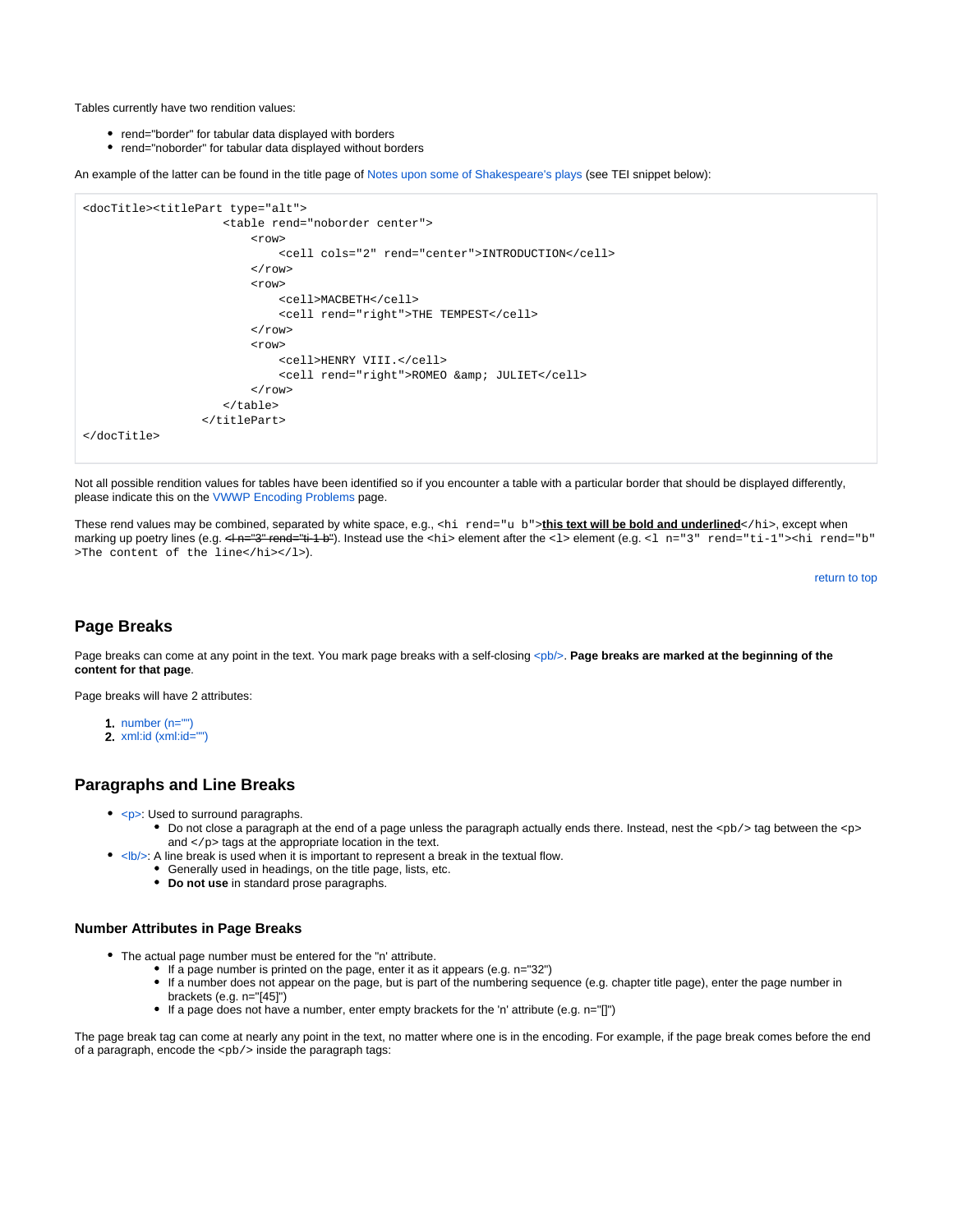```
<div>
    \sim <hi rend="sc">THE</hi> first one -- the very first one? Well, I almost think it was a sallow, undersized 
Italian with handsome
       ox-eyes, who used to give us violin lessons; or else it was a cousin, a boy with sandy hair, who 
stammered, and who was reading
      for the army; but, no, I rather think it was the anxious young doctor, who came when I had the measles-
anyhow,
        <br/> <b>pb</b> n="106" he, the primeval one, is lost in the mists of antiquity. . . .
    \langle/p>
</div>
```
In the following, more complicated example:

- The first page is the frontispiece, which has no page number and is not part of a numbering sequence.
- The title page has the number i, but that number is not printed on the page.
- The table of contents begins on page ii (no number printed on the page) and continues on page iii (the number is printed on the page).
- The first chapter begins on page 1, however the number is not printed on the page.
- The chapter continues on pages 2 and 3, and both of those numbers are printed on the page.
- Notice that the pb tag for page 4 comes between the closing div tag for chapter 1 and the opening div tag for chapter 2. Chapter 1 ended on page 3, so the closing div tag must come before the pb tag for page 4. Since chapter 2 begins on page 4, the opening div tag for chapter 2 must come after the pb tag for page 4.
- Notice also that no pb tags appear between the front and body tags (nor should a pb tag appear between the body and back tags).

```
 <text>
```

```
 <front>
          <pb xml:id="VAA9999-001" n="[]"/>
          <div type="frontis">
              <figure/>
        \langlediv> <pb xml:id="VAA9999-002" n="[i]"/>
         <titlePage>
              ...
         </titlePage>
          <pb xml:id="VAA9999-003" n="[ii]"/>
          <div type="contents">
              ...
              <pb xml:id="VAA9999-004" n="iii"/>
              ...
          </div>
     </front>
     <body>
          <pb xml:id="VAA9999-005" n="[1]"/>
          <div type="book">
              <div type="chapter">
                   <head>Chapter 1</head>
                  < p > . . . < p > <pb xml:id="VAA9999-006" n="2"/>
                  < p > . . . <pb xml:id="VAA9999-007" n="3"/>
                  \ldots </p>
              </div>
              <pb xml:id="VAA9999-008" n="[4]"/>
              <div type="chapter">
                   <head>Chapter 2</head>
                  < p > . . . < p > <pb xml:id="VAA9999-009" n="5"/>
                  <\pmb{\triangleright}...
                   <pb xml:id="VAA9999-010" n="6"/>
                  \ldots </p>
              </div>
               ...
          </div>
     </body>
 </text>
```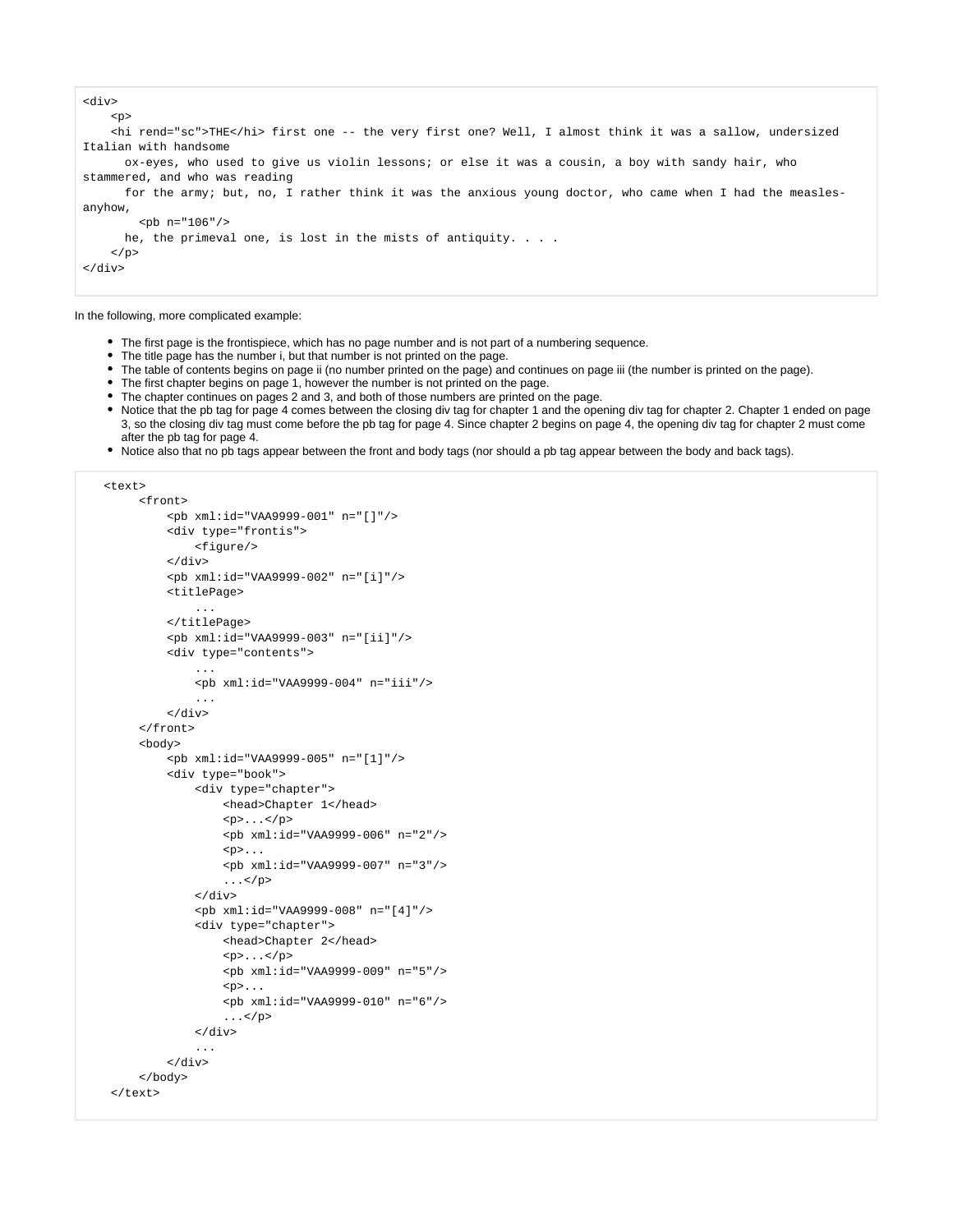#### **xml:id attribute**

The second attribute on the page break element will be the xml:id. The xml:id will be used to coordinate the transcribed text with the scanned images of the original print text. It will also be used to coordinate the table of contents entries with the correct section of the text (see [linking section](#page-6-1) below). The xml: id will be generated automatically from the unique identifier for the electronic text and a three digit sequence. For instance, if the identifier for the text is VAB1983, and the page number is 3, then the xml:id might look like: VAB1983-003. As the encoder, you:

- **will not alter** that number
- will **want to check** that the page break xml:id numbers correspond to the correct scanned image.

#### <span id="page-6-1"></span>**Linking the page breaks and table of contents**

In order to link the table of contents to the correct section of the electronic text a [<ref>](http://www.tei-c.org/release/doc/tei-p5-doc/en/html/ref-ref.html) element will be placed around the part of text that you want to link with another section of the text. A target attribute is used to reference the xml:id of the page number where the corresponding content begins. The pound sign (#) signals that the link is being made within the text rather than outside it.

In this example, the Chapter 1 label is linked to the page number where chapter one begins by using the xml:id of that page:

```
<div type="contents">
                 <pb xml:id="VAB7087-002"/>
                 <head>CONTENTS.</head>
                 <list type="simple" rend="none">
                     <item>CHAPTER I. THE WRITING IN THE BOOK <ref rend="right" target="#VAB7087-005">1</ref><
/item>
             ***********************
             <pb n="1" xml:id="VAB7087-005"/>
             <div type="chapter">
                 <head>CHAPTER I.</head>
                 <head>THE WRITING IN THE BOOK.</head>
```
There may be cases, such as in poetry, where two poems may occur on the same page. In such a case, place the same xml:id as the value in both the target attributes.

[Return to top](#page-0-0)

#### <span id="page-6-0"></span>**Lists**

Lists are ordered, itemized information that are marked by the using the [<list>](http://www.tei-c.org/release/doc/tei-p5-doc/en/html/ref-list.html) and [<item>](http://www.tei-c.org/release/doc/tei-p5-doc/en/html/ref-item.html) elements. Lists can have headings, come within paragraphs and divisions, or even within another list ([see examples in TEI P5 guidelines\)](http://www.tei-c.org/release/doc/tei-p5-doc/en/html/CO.html#COLI).

With the use of attributes, one can indicate the number of items in a list and whether a list is bulleted, numbered, or otherwise marked. The most common type of list will be "simple", which merely consists of a list of items, as seen in the first example below. It is also important to indicate the styling with a rend attribute in the <list> tag:

- Bulleted lists (type="bulleted")
	- disc (filled circle)
	- circle
	- square
- Ordered lists (type="ordered")
	- $\bullet$  decimal  $(1, 2, 3, 4, 5, etc.)$
	- lower-latin (a, b, c, d, e, etc.)
	- lower-roman (i, ii, iii, iv, v, etc.)
	- upper-latin (A, B, C, D, E, etc.)
	- upper-roman (I, II, III, IV, V, etc.)

List of type="simple" do not require a rend attribute.

```
<list type="simple">
     <item>Clean Bathroom</item>
     <item>Wash Dishes</item>
     <item>Vacuum</item>
</list>
```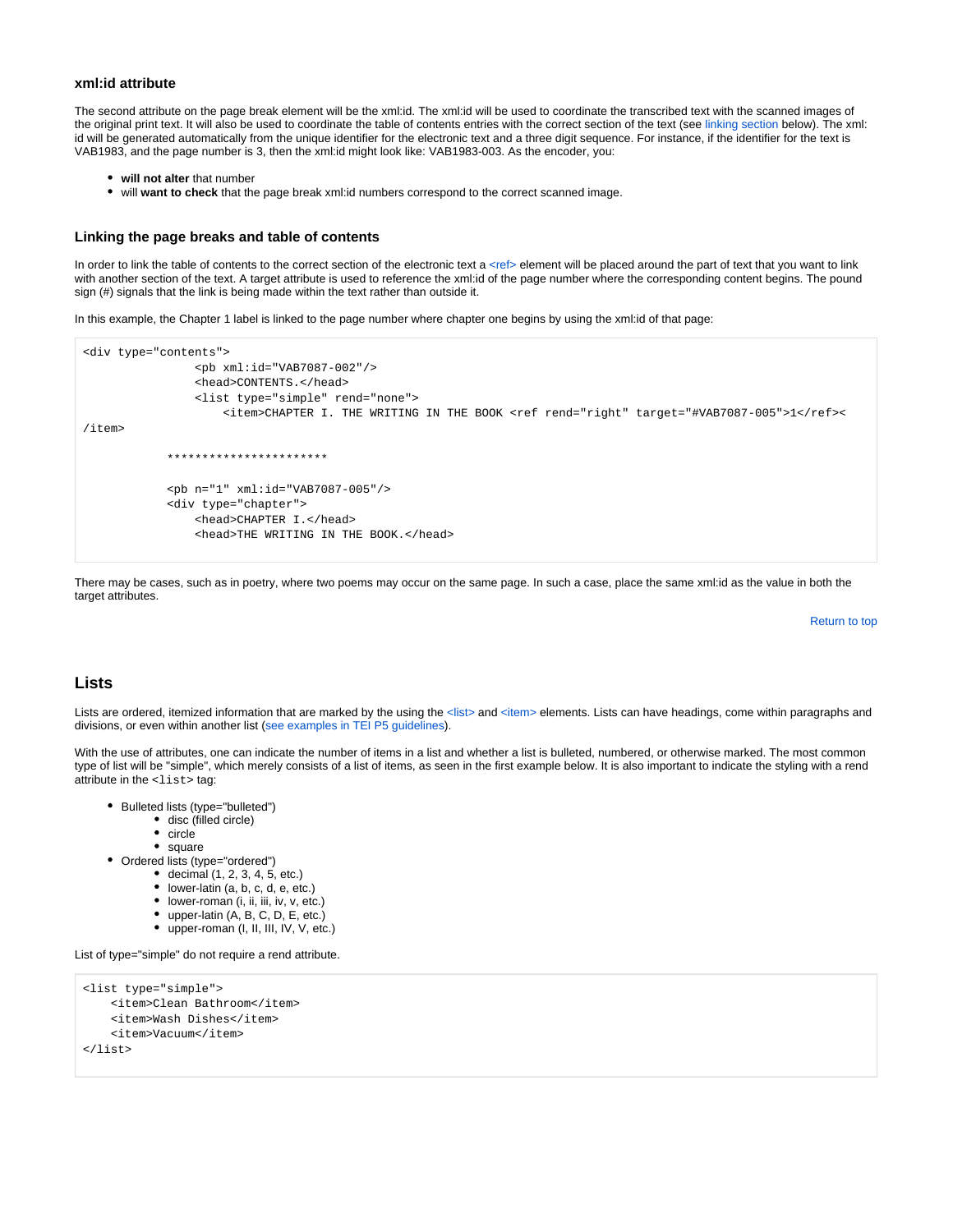```
<list type="bulleted" rend="disc">
   <item>Mistake, line two, page 41</item>
     <item>Mistake line three, page 54</item>
</list>
```

```
<list type="ordered" rend="decimal">
     <head>Groceries</head>
    <item n="1">Apples</item>
     <item n="2">Milk</item>
     <item n="3">Bread
         <list type="ordered" rend="decimal">
             <item n="3.1">Whole Grain</item>
             <item n="3.2">Italian</item>
         </list>
     </item>
</list>
```
[Return to top](#page-0-0)

#### **Lists of Definitions and Terms, Glossaries**

Lists are not always confined to a group of items. Lists are also used to mark up glossaries. Glossaries are marked up using the <list type="gloss"> and [<label>](http://www.tei-c.org/release/doc/tei-p5-doc/en/html/ref-label.html) tags. The <item> tag is then used to denote the definition, as show in the example below.

```
<list type="gloss">
     <label>TEI</label>
     <item>The Text Encoding Initiative. This Group produce the TEI guidelines
         for encoding texts in humanities scholarship.</item>
     <label>VWWP</label>
     <item>The Victorian Women Writers Project. One of the earliest examples of a
         digital humanities project. Housed at Indiana University, it contains a
         texts written by women in the 18th and Early-19th Century.</item>
</list>
```
[Return to top](#page-0-0)

## **Figures**

Figures and illustrations that appear in the text are represented with the [<figure>](http://www.tei-c.org/release/doc/tei-p5-doc/en/html/ref-figure.html)tag. The actual graphic will not be included in the mark up, ONLY the caption or other accompanying text. The caption or accompanying text is marked up using a  $<sub>z</sub>$  element.</sub>

Example:

```
<figure>
     <p>The caption of the figure goes here.</p>
</figure>
or
<div type="frontis">
         <figure>
              <p>The caption of the figure goes here.</p>
         </figure>
</div>
```
Frontispieces are frequently found in front matter and are described in more detail in the [front matter section](https://wiki.dlib.indiana.edu/display/vwwp/Front+Matter#FrontMatter-frontis) of these guidelines.

#### **Tables**

A few texts may include tables. Tables are marked with the [<table>](http://www.tei-c.org/release/doc/tei-p5-doc/en/html/ref-table.html) tag.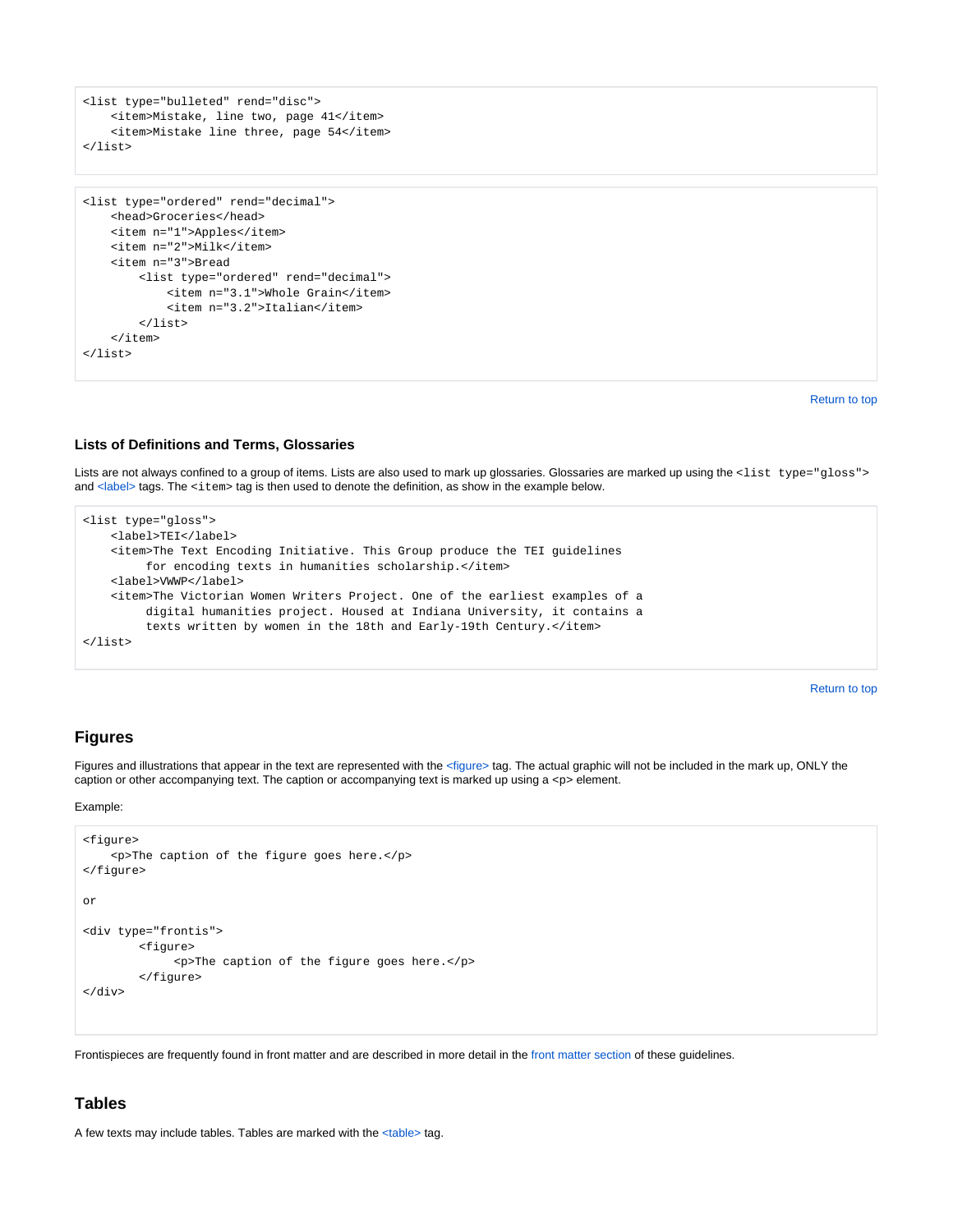Each row in the table is marked with a <row> tag. The <row> element contains a role attribute to determine whether the information in the table is a heading or data. Within the <row> tag, there are <cell> tags. These tags indicate the specific units within the table. There should be as many cells as there are columns in the table. The rows are in order, but cells are used to indicate columns, rather than a separate <col> tag. The text from the table is placed within the <cell>.

Tables can come inside of paragraphs, lists and many other elements.

Tables should have a rendition (@rend) style designated; either rend="border" or rend="noborder." Learn more about table renditions in the [Text](#page-4-0)  [Formatting/Rendition](#page-4-0) section of the Guidelines.

```
<p>The yearly funding from this grant is clearly set forth:
     <table rows="3" cols="5" rend="border">
         <row role="label">
              <cell>Department</cell>
              <cell>Purchase</cell>
              <cell>Amount</cell>
              <cell>Percent</cell>
              <cell>Year</cell>
        \langle / r \cap w > <row role="data">
              <cell>Library</cell>
              <cell>Text Books</cell>
              <cell>$10,000</cell>
              <cell>10%</cell>
              <cell>2009</cell>
        \langle row>
         <row role="data">
              <cell>English</cell>
              <cell>Computers</cell>
              <cell>$30,000</cell>
              <cell>30%</cell>
              <cell>2010</cell>
        \langle row>
     </table>
Only about 10% goes to libraries.</p>
```
[return to top](#page-0-0)

### **Headings/Titles**

Headings include the titles of lists, chapters, sections, etc. in a work. Most commonly, you will use them for chapters, lists and sections. Headings are marked up using the [<head>](http://www.tei-c.org/release/doc/tei-p5-doc/en/html/ref-head.html) element.

```
<div type="chapter">
     <pb n="1"/>
     <head>MY FLIRTATIONS</head>
     <head>CHAPTER I</head>
     <p>
     <hi rend="sc">THE</hi> first one -- the very first one? Well, I almost think it was a sallow, undersized 
Italian with handsome
     ox-eyes, who used to give us violin lessons; or else it was a cousin, a boy with sandy hair, who stammered, 
and who was reading
     for the army; but, no, I rather think it was the anxious young doctor, who came when I had the measles-
anyhow,
        <br/> <p>pb n="2"/>
    he, the primeval one, is lost in the mists of antiquity. . . .
    \langle/p>
</div>
```
#### **Closers**

Closers are most commonly seen at the ends of letters, but they also appear at the end of prefaces, pamphlets and poems. They include the closing salutation, such as "sincerely," the author's name, and sometimes information about the date of publication or the place. Closers are grouped inside the [<cl](http://www.tei-c.org/release/doc/tei-p5-doc/en/html/ref-closer.html) [oser>,](http://www.tei-c.org/release/doc/tei-p5-doc/en/html/ref-closer.html) which can contain various other elements.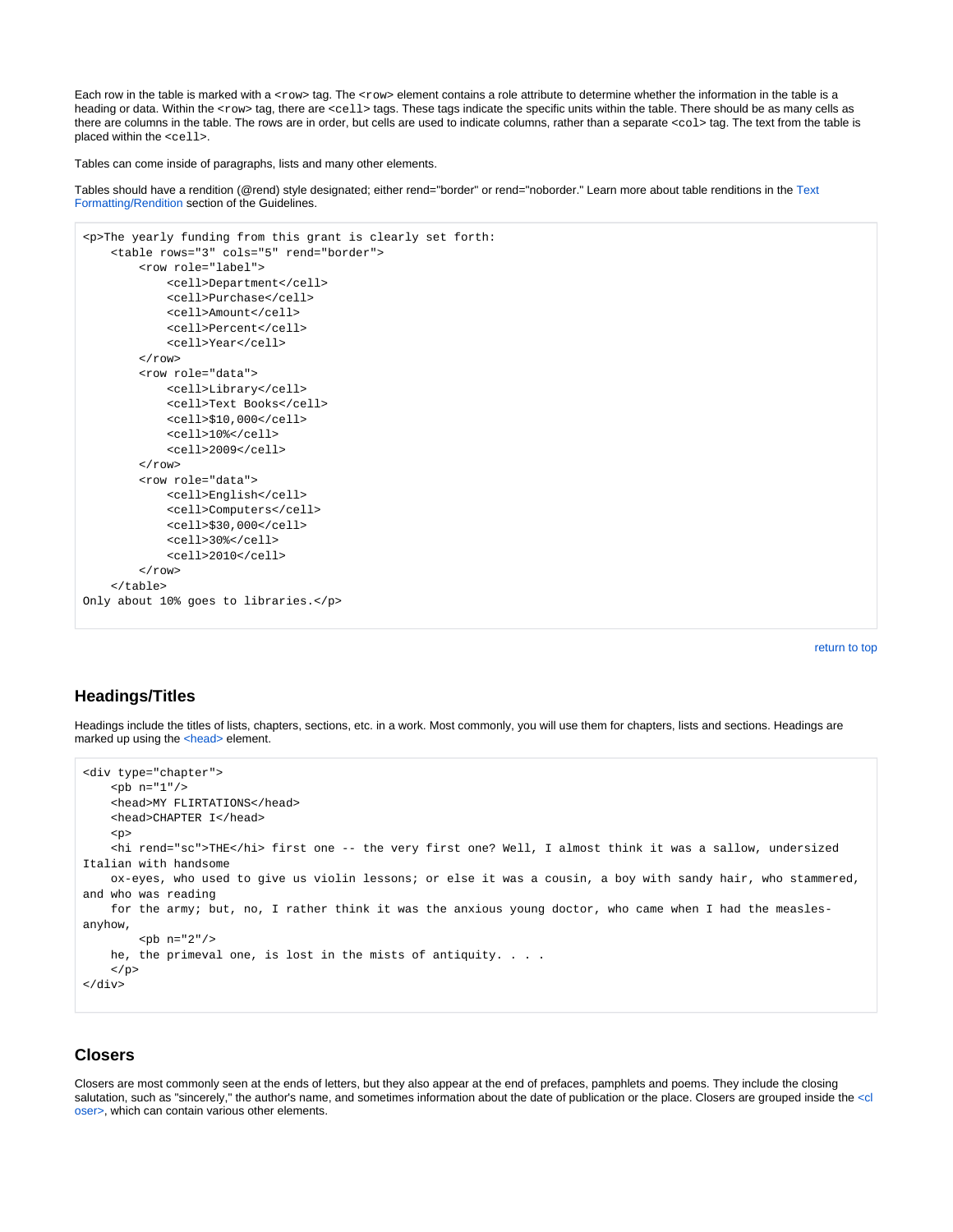```
<closer>
    <salute>
       Sincerely,
     </salute>
     <signed>
      Anita Loos
     </signed>
     <dateline>
       New York, 1925
     </dateline>
</closer>
```

```
<closer>
    <signed rend="sc">
      BARBARA LEIGH SMITH BODICHON.
     </signed>
     <dateline>
      J. BALE, Printer, 78, Great Titchfield-street, Marylebone, W.
     </dateline>
</closer>
```
[Return to top](#page-0-0)

## <span id="page-9-0"></span>**Corrections**

Always correct errors or typos found in the printed texts (these errors are [distinctly different from OCR errors](https://wiki.dlib.indiana.edu/display/vwwp/VWWP+Encoding+Setup+and+Validation#VWWPEncodingSetupandValidation-ocr)):

- the <sic> element indicates the printed error
- the <corr> element indicates your correction
- the <choice> element allows both the apparent error and its editorial correction to be recorded, as in the following examples:

```
<p>He has no Scruple about Fish; but won't touch a bit of Pork, it being
    <choice>
       <sic>expresly</sic>
       <corr>expressly<corr>
     </choice> forbidden by their Law
\langle/p>
```
[return to top](#page-0-0)

## <span id="page-9-1"></span>**Notes**

Use the [note element](http://www.tei-c.org/release/doc/tei-p5-doc/en/html/ref-note.html) to encode the text of a margin note, footnote, endnote, or other note found in the source document. Typically these notes are provided by the:

- author
- editor  $\bullet$
- publisher
- if you encounter others, please report this in the [VWWP Encoding Problems](https://wiki.dlib.indiana.edu/display/vwwp/VWWP+Encoding+Problems) page

Notes by the author **do not require** a type value of "author." By default, all notes that are not typed are considered notes provided by the author. **Please do type** notes from the editor and publisher as:

- < note type="editor">
- < note type="publisher">
- Use the <ref>element to surround the number, symbol, etc used to link the point of reference to the note.
	- Use the "target" attribute to point to the actual note
	- Use the "rend" attribute if applicable (e.g., to denote superscript; [see allowable values above](#page-3-0))
- Use the <note>element around the content of the note.
	- Use the "xml:id" attribute to facilitate linking from the "target"
		- Use the "place" attribute to indicate where the note should appear. Sample values include:
			- top
			- bottom
			- end
			- side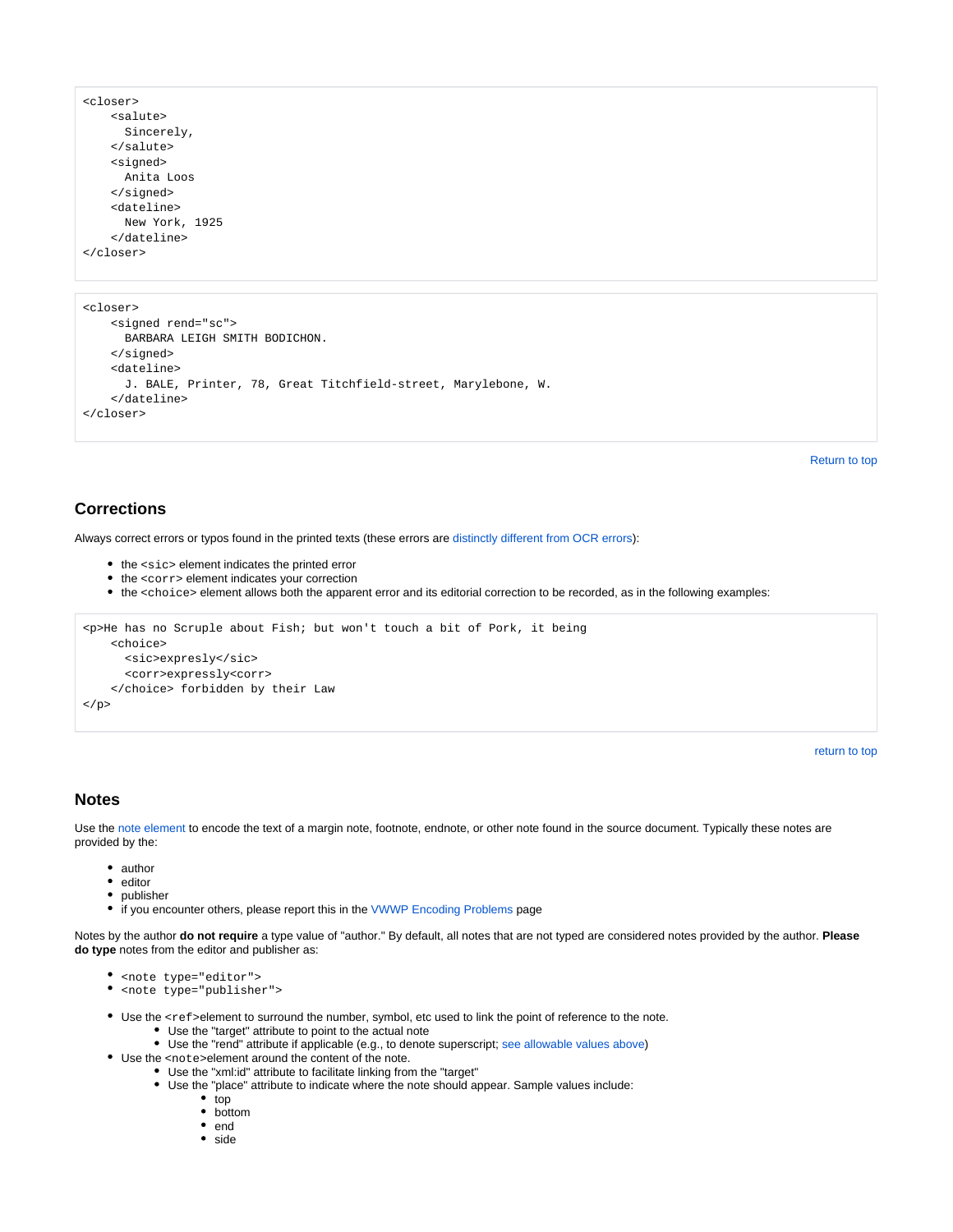- inline
- If portions of the note run on to other pages, place all of the text of the note at the point where the note begins.

Note ID/target schemes should be defined in numerical order as notes (numbered or unnumbered) appear in the text. The id scheme is as follows:

note\_001, note\_002, etc. Each note should be uniquely identified. Always use leading zeros to indicate values up to 999.

```
<p>
    Whenever anything could be shown by a picture, the picture was made, but if the thought
    was one of which no drawing could be given, then an arbitrary symbol was
   used<ref rend="super" target="#note_014">*</ref> and in a few cases, where
    neither the picture nor the sign was plain enough, the sound of the word was
    represented as in our own alphabet.<ref rend="super" target="#note_015">†</ref>
\langle/p>
<p>
    Such a manuscript might seem to us a crude jumble of bad pictures and unintelligible
    signs and yet to him who understands it it has a deeper meaning than the choicest
    engraving or the most delicate Elzevir, for, like the incomplete arch which shows the
    <note xml:id="note_014" place="inline"><hi rend="super">*</hi>As in the Chinese
     language.</note> <note xml:id="note_015" place="inline"><hi rend="super">†</hi>Bishop
    Landa has since given us the Maya alphabet. The correctness of this is seriously
    questioned, yet there is little doubt that phonetic characters were occasionally
    used.</note>
\langle/p>
```
#### **Notes that Span Pages**

When you encounter a note that spans pages, for readability, collapse the note into one page, the first page it occurs.

To signify the page break, which is important for citing and other reasons, we will impose the following editorial markup:

<add type="editorial" resp="#mdalmau" rend="i">[con't on p.202]</add>

- type="editorial" (always true)
- resp=encoder/editor ID as stated in the statement of responsibility section of the TEI Header
- rend="i" (always true)
- notation about pagination should be structured as follows:
	- [con't on p. # (reference printed page number or supply the page number if it is not printed)]

For example, text VAB7401.xml contains the following collapsed note:

```
<note xml:id="note_002" rend="foot">
 <hi rend="super">*</hi> I like better to think of George Sand as I never saw her, with
 gray hairs and a softened life, outcoming and helpful, and living in
 later years among her plants and her grandchildren and her poor
 people; to imagine her as I have heard her described in her age, 
 <add type="editorial" resp="#mdalmau" rend="i">[con't on p.202]</add> 
 beneficent, occupied, tending and prescribing, distributing the simples 
 out of her garden, healing the sick, softened by time, giving to
 others day by day what she had earned by her nights of persistent
 work.
</note>
```
#### <span id="page-10-0"></span>**Citations**

For notes in the form of a citation even a loose citation, tag the note using a <br/>  $\langle$ bibl> tag (as opposed to <br/>>biblStruct> or <br/> <br/>biblFull>. For example: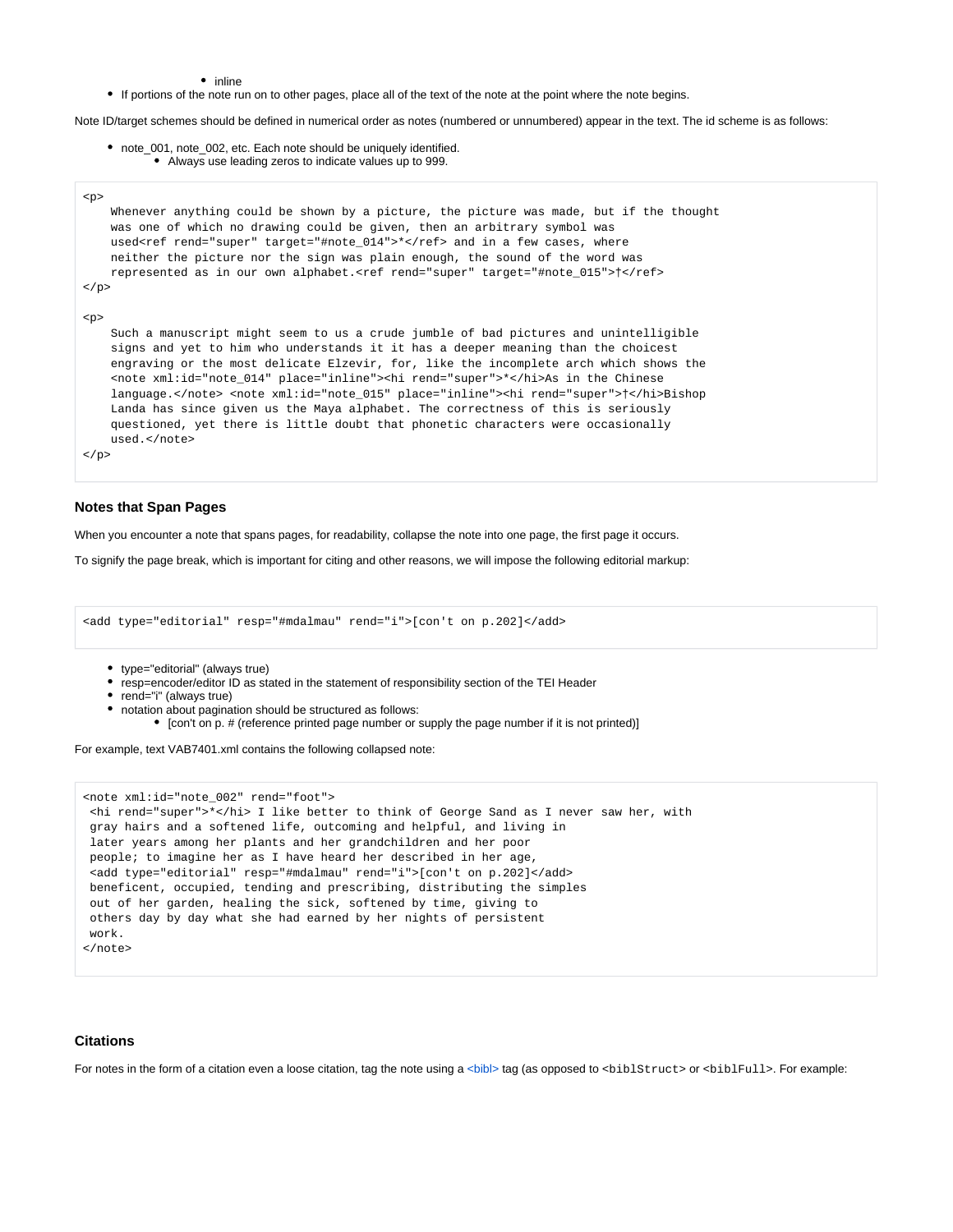```
<note xml:id="note_004" place="foot"><bibl>
                 <hi rend="super">4</hi><title level="m">The Mystery of Metropolisville</title>
                 ( <pubPlace>New York</pubPlace>, <date>1873</date>),
                 <biblScope type="pp">12</biblScope>.
             </bibl></note>
```
Use <biblScope> to indicate volumes, issues and pagination by selecting the appropriate "type" value (as shown in the example above). Other values are also possible:

- $pp =$  pagination
- chap = chapter title
- issue
- $\bullet$   $\parallel$  = line numbers
- part
- vol

When using the <title> element in the text be sure to use the level attribute when ever possible. The TEI provides values such as "m" for monographs, "a" for analytic (which would be used for a journal article, for instance), etc.

[return to top](#page-0-0)

## <span id="page-11-0"></span>Encoder Supplied Content: Annotations, Citations, etc.

### **Annotations**

English graduate students compile annotations as part of their scholarly encoding process. These annotations are distinct from ["notes" provided by the](#page-9-1)  [author, editor or publisher](#page-9-1).

Notes provided by scholars will have the following attributes:

- type (emphasize supplied note as opposed to printed notes part of the text)
- scholarly subtype (nature of the note)
	- gloss
	- explanatory
	- translation
	- citation
- resp (the encoder/scholar)

Annotations that contain in-line citations regardless of their subtype, should use <bibl> to identify the citation (even if just a title or author).

#### **Placement of Annotations and ID schemes**

The scholar-supplied notes shoul be place in the <back> section of the TEI document with the following attributes:

- type="notes"
- subtype="scholarly"

For example:

```
<back>
      <div type="notes" subtype="scholarly">
           <note type="scholarly" subtype="gloss" resp="#encoderusername" 
                  xml:id="note_017">
                        Jocosely: "Playfully, in a waggish manner" 
                        (<br/>bibl><title level="m">OED</title></bibl>)</
           </note>
      </div>
</back>
```
As stated in the [Notes](#page-9-1) section of this document, **the Note ID/target schemes**, for both notes found in the printed texts or supplied by scholars, should be defined in numerical order as notes appear in the text (whether numbered or unnumbered). The id scheme is as follows:

- note\_001, note\_002, etc. Each note should be uniquely identified.
	- Always use leading zeros to indicate values up to 999.

#### **Encoding the Referent**

• ptr v. ref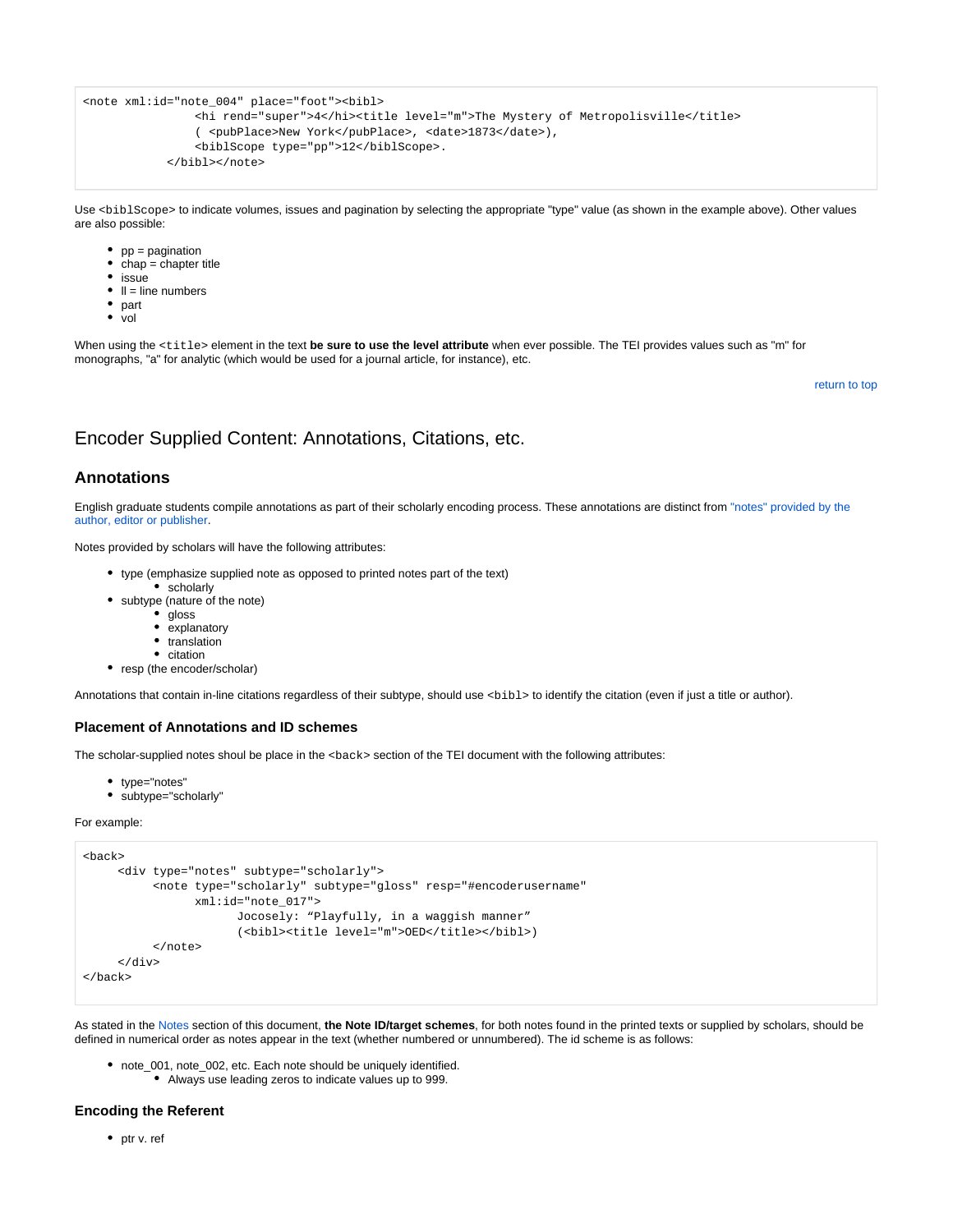#### **Types of Annotations**

#### Four types of annotations have been defined:

#### Gloss Annotation

A gloss annotation is usually a brief notation of a word or phrase in text often in the form of a definition.

```
<note type="scholarly" subtype="gloss" resp="#encoderusername" xml:id="note_017">
             Jocosely: "Playfully, in a waggish manner"
             (<bibl><title level="m">OED</title></bibl>)
         </note>
```
#### Explanatory Annotation

An explanatory annotation is an extended explanation intended to provide additional context of the word, phrase or passage annoated.

```
<note type="scholarly" subtype="explanatory" resp="#encoderusername" xml:id="note_018">
             (The name Skratdj) Due to violence and political unrest in
            Poland and Russia, there was an influx of immigrants
            into England during the Victorian period. While the name is
            more likely to be Polish, it is principally chosen for its
            onomatopoeia.
         </note>
```
#### Translation Annotation

A translation annotation is often just that a translation or explanation of a word or phrase in a language other than the dominant one of the text. Make sure you indicate the language if known.

```
<note type="scholarly" subtype="translation" resp="#encoderusername" xml:id="note_019">
                 <foreign xml:lang="fr">PLUTÔT MOURIR QUE DE CHANGER</foreign> (Beginning on the
                 preceding page) French: "I'd rather die than change or give in." This is one of the few phrases
                 in "Snapdragons" not included in Bohn.
             </note>
```
#### Citation Annotation

A citation annotation is typically a complete bibliographic citation following the MLA Style that is otherwise lacking in the source text.

#### THIS ESPECIALLY NEEDS TO BE CHECKED AND UPDATED TO REFLECT MLA STYLE

```
 <note type="scholarly" subtype="citation" resp="#encoderusername" xml:id="note_020">
                <bibl><author>Milton</author>, <title level="a">On Education</title>
                    (<date>1644</date>).
                   [<title level="j">Higher Education of Women</title>]</bibl>
            </note>
```
### **Clarifying or Enhancing Citations**

Often, along with providing a citation annotation (as defined above), students will conduct additional bibliographic research to determine attribution or source for quotes or epigraphs cited in the source text. These citations should be tagged much like a citation annotation as described above.

Typically the additional bibliographic information will be added to an epigraph or the <cit>/<quote>/<q> tags.

For example: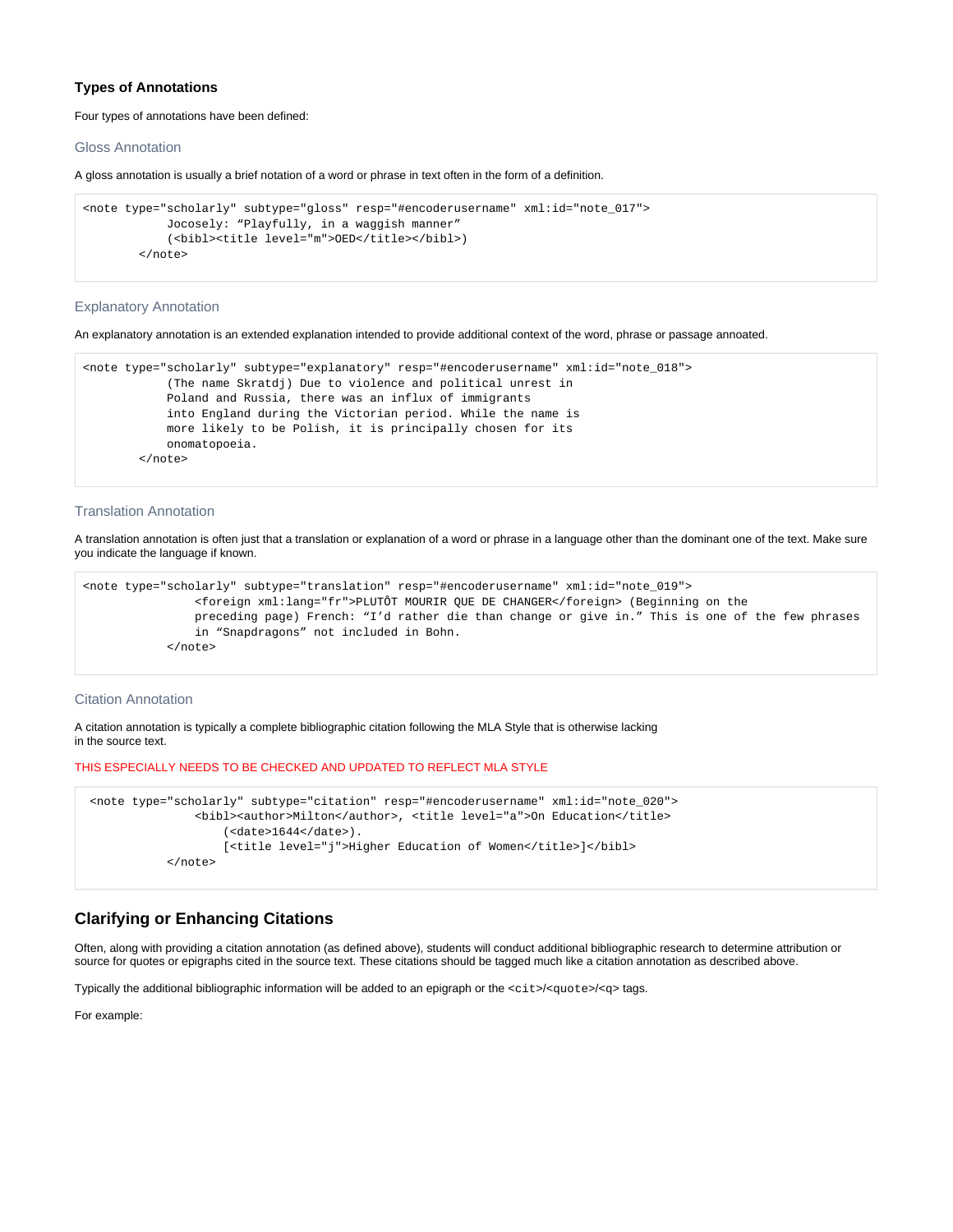

Note: The use of <ptr> or <ref> once it is defined.

[return to top](#page-0-0)

## <span id="page-13-0"></span>Encoding Structure

This is a **typical** encoding structure for the monographs:

| • teiHeader<br>text<br>front<br>$\bullet$<br>٠<br>body<br>back | • advertisement<br>• title page<br>preface<br>chapter or poem or act, etc<br>appendix<br>• advertisement |
|----------------------------------------------------------------|----------------------------------------------------------------------------------------------------------|
|----------------------------------------------------------------|----------------------------------------------------------------------------------------------------------|

Please **note that NOT every monograph contains this structure**. Some may not have back matter and the internal structure within the body of the book will change depending on its genre:

- Prose usually contains chapters, but not always
- Verse may be sub-divided by parts, but not always and will contain a series of line groups
- Dramas may be divided by sections (e.g., acts), and will contain various speech conventions

[return to top](#page-0-0)

## <span id="page-13-1"></span>TEI Header

#### **Reference:** [<teiHeader>](http://www.tei-c.org/release/doc/tei-p5-doc/en/html/HD.html)

Every XML file contains a basic TEI Header with boilerplate information already completed and bibliographic metadata extracted from the MARC record. You will complete/update the information represented by a dollar-sign variable (e.g., \$Encoder's First and Last Name). The following TEI Header information will need to be completed (see example header below):

- In the <fileDesc> <titleStmt>: <title type="filing">?Title without articles</title>
- In the <fileDesc> <respStmt>: <name>\$Encoder's First and Last Name</name>
- In the <fileDesc> <publicationStmt>: <date>\$Year of Encoding</date> (4 digit year)
- **ADD INFO ABOUT RELATED MATERIALS**
- In the <fileDesc> <profileDesc> <particDesc: in support of prosopography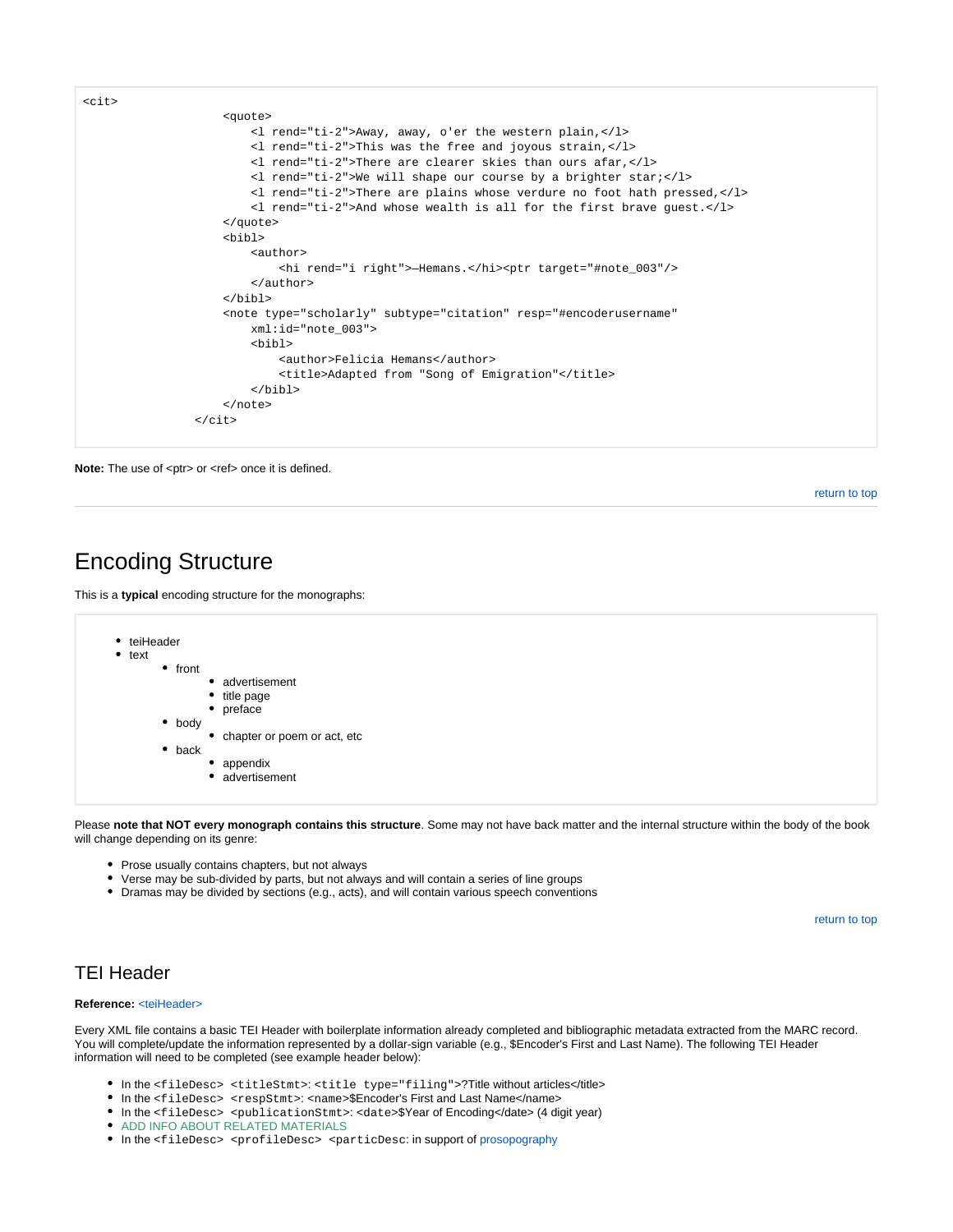In the <fileDesc> <profileDesc><textClass><keywords scheme="#mla">: <term>:\$genre heading</term> [\(see explanation below](#page-18-2)) In the <fileDesc> <profileDesc><textClass><keywords scheme="#victbib">: <term>:\$subject heading</term> ([see explanation](#page-18-2) 

```
below)
```

```
<!-- brackets [ ] around a value indicate it will be mapped from the item MARC record automatically, or 
otherwise supplied by the TEI shell generation process -->
<!-- a dollar sign $ preceding a value indicates the encoder should manually update the value -->
<teiHeader>
         <fileDesc>
            zt++1aStmt\sim <title type="marc245a">[title, from MARC 245a]</title>
                 <title type="marc245b">[subtitle, from MARC 245b]</title>
              <!--Optional; filing title manually added. If not needed, delete.-->
                 <title type="filing">?Title without articles</title>
                 <author>[author of original text, from MARC 1xx]</author>
                 <respStmt>
                    <resp>Encoded By</resp>
                     <name xml:id="encoderfirstandlastname">$Encoder's First and Last Name</name>
                 </respStmt>
                 <!--Repeat respStatement for Editorial reviewer or anyone else who will
                     make revisions to the encoding. Document revisions below
                     in the RevisionDesc section of the Header. For example:
                     <respStmt>
                     <resp>Edited By</resp>
                     <name>$Editor's First and Last Name</name>
                     </respStmt>-->
             </titleStmt>
             <publicationStmt>
                 <publisher>Digital Library Program, Indiana University</publisher>
                 <pubPlace>Bloomington, IN</pubPlace>
                 <address>
               <addrLine>1320 E. 10th St.</addrLine>
               <addrLine>Bloomington, IN 47405</addrLine>
           </address>
                 <idno>[VAA#]</idno>
                 <availability status="unknown">
                     <p>2011, The Trustees of Indiana University. Indiana University makes a
                        claim of copyright only to original contributions made by the Victorian
                        Women Writers Project participants and other members of the university
                        community. Indiana University makes no claim of copyright to the original
                        text. Permission is granted to download, transmit or otherwise
                        reproduce, distribute or display the contributions to this work claimed by
                        Indiana University for non-profit educational purposes, provided that
                        this header is included in its entirety.
                        For inquiries about commercial uses, please contact the Digital Library
                        Program.</p>
                 </availability>
                 <date>$Year of Encoding</date>
             </publicationStmt>
             <seriesStmt>
                 <title level="s" type="project">Victorian Women Writers Project: An Electronic
                    Collection</title>
             </seriesStmt>
  <!--If text has neither an intro or bio, delete entire notesStmt--> 
  <!--Reference to critical introductions for this text; added by VWWP editors.
            If text does not have an intro, delete note-->
            <notesStmt>
                 <note type="relatedItem" subtype="critical_intro">
                     <bibl> 
                         <!--Make sure the ref value points to critical intro PURL-->
                         <title ref="http://purl.dlib.indiana.edu/iudl/vwwp/VABnnnn_intro.xml">$Title of 
introduction</title>
                         <author>$Name of intro author</author>
                         <pubPlace>$Indiana University</pubPlace>
                         <date>$2011</date>
                     </bibl>
                 </note>
```
<!--Reference to bio for this text; added by VWWP editors.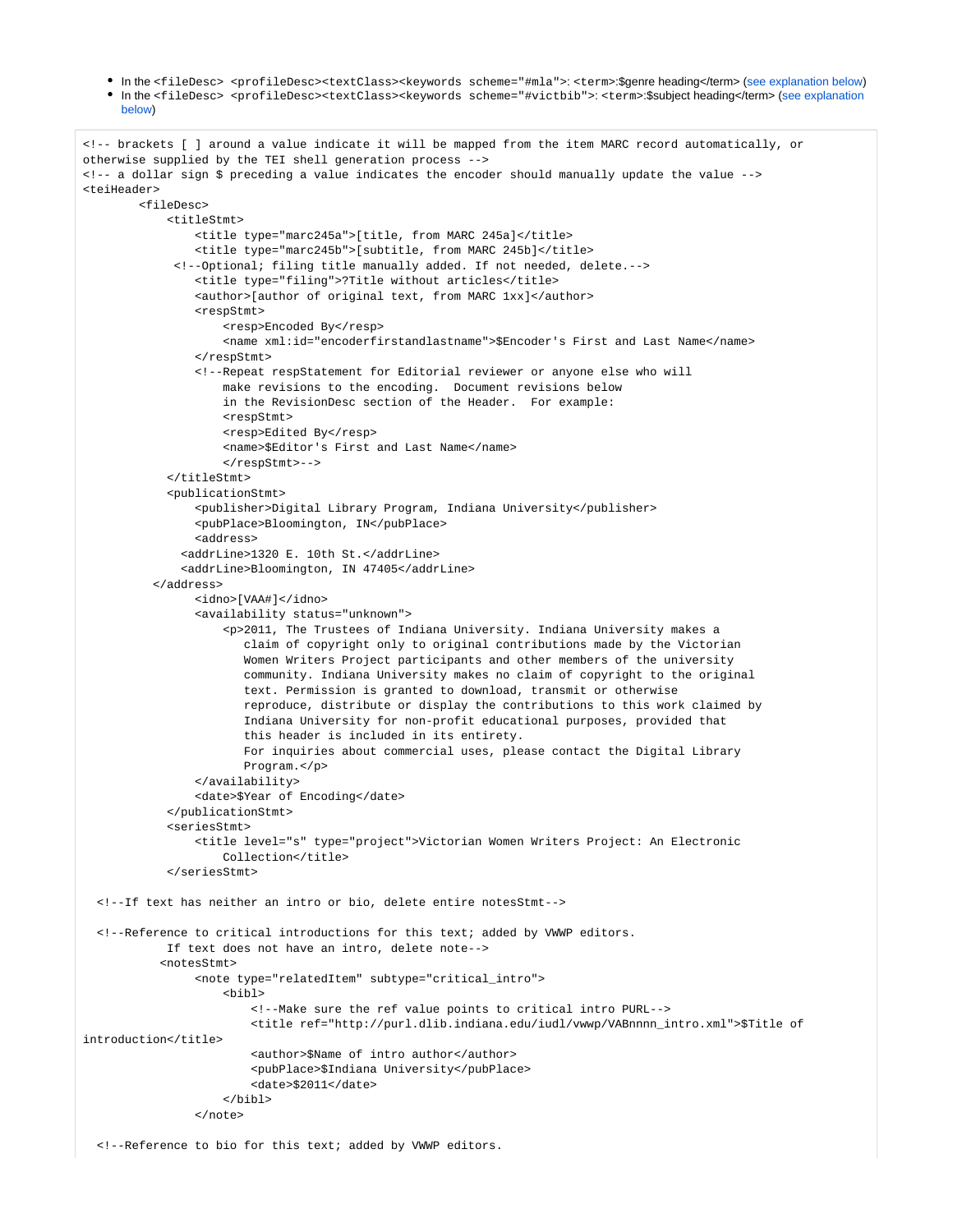```
 If text does not have a bio, delete note-->
                 <note type="relatedItem" subtype="bio">
                      <bibl> 
                          <!--Make sure the ref value points to bio PURL-->
                          <title ref="http://purl.dlib.indiana.edu/iudl/vwwp/kemble.xml">$Bio title; usually name 
of VWWP Author</title>
                          <author>$Name of bio compiler</author>
                          <pubPlace>$Indiana University</pubPlace>
                          <date>$2011</date>
                      </bibl>
                \epsilon/notes
             </notesStmt>
             <sourceDesc>
                 <biblStruct>
                      <monogr>
                          <author>[author of original text, from MARC 1xx]</author>
                          <title level="m" type="marc245a">[title, from MARC 245a]</title>
                          <title level="m" type="marc245b">[subtitle, from MARC 245b]</title>
                          <title type="marc245c">[responsibility statement]</title>
                          <edition>[edition]</edition>
                          <imprint>
                              <pubPlace>[place of publication]</pubPlace>
                              <publisher>[publisher]</publisher>
                              <date>[date of publication]</date>
                          </imprint>
                          <extent>[extent]</extent>
                     </monogr>
                     <series>[series]</series>
                     <note>[note]</note>
                      <idno type="LC_call_number">[LC call number]</idno>
                 </biblStruct>
             </sourceDesc>
         </fileDesc>
         <encodingDesc>
             <projectDesc>
                 <p>The Victorian Women Writers Project produces literary works by British women
                     writers of the 19th century. The works selected include anthologies, novels,
                     political pamphlets, and volumes of poetry and verse drama.</p>
             </projectDesc>
             <editorialDecl n="4">
                 <p>This electronic text file was created by Optical Character Recognition (OCR). The
                     text file has been corrected and encoded in TEI P5 following the recommendations
                     for Level 4 encoding of the Best Practices for TEI in Libraries. </p>
                 <p>The bibliographic metadata located in the sourceDesc is based on the source MARC
                     record for the monograph.</p>
                 <p>Subject headings are applied from three sources: LCSH copied from the library's
                     MARC records for the print volumes; genre terms from the Modern Language
                     Association Thesaurus, and topical terms from the Victorian Studies Bibliography
                     Project. Only a subset of terms from the Modern Language Association Thesaurus
                     are used in this project.</p>
                 <!--Processing instructions that indicate the newer encodings have
                     page images-->
                 <p><note n="true" xml:id="hasPageImages"/></p>
             </editorialDecl>
             <tagsDecl>
                 <namespace name="http://www.tei-c.org/ns/1.0">
                     <tagUsage gi="div">No numbered divs used. </tagUsage>
                 </namespace>
             </tagsDecl>
             <classDecl>
                 <taxonomy xml:id="lcsh">
                     <bibl>
                          <title>Library of Congress Subject Headings</title>
                          <ptr target="http://id.loc.gov/" type="source"></ptr>
                          <note>
                              <p>Library of Congress Subject Headings originate from the source MARC
                                  record for the monograph when available.</p>
                         \epsilon/notes
```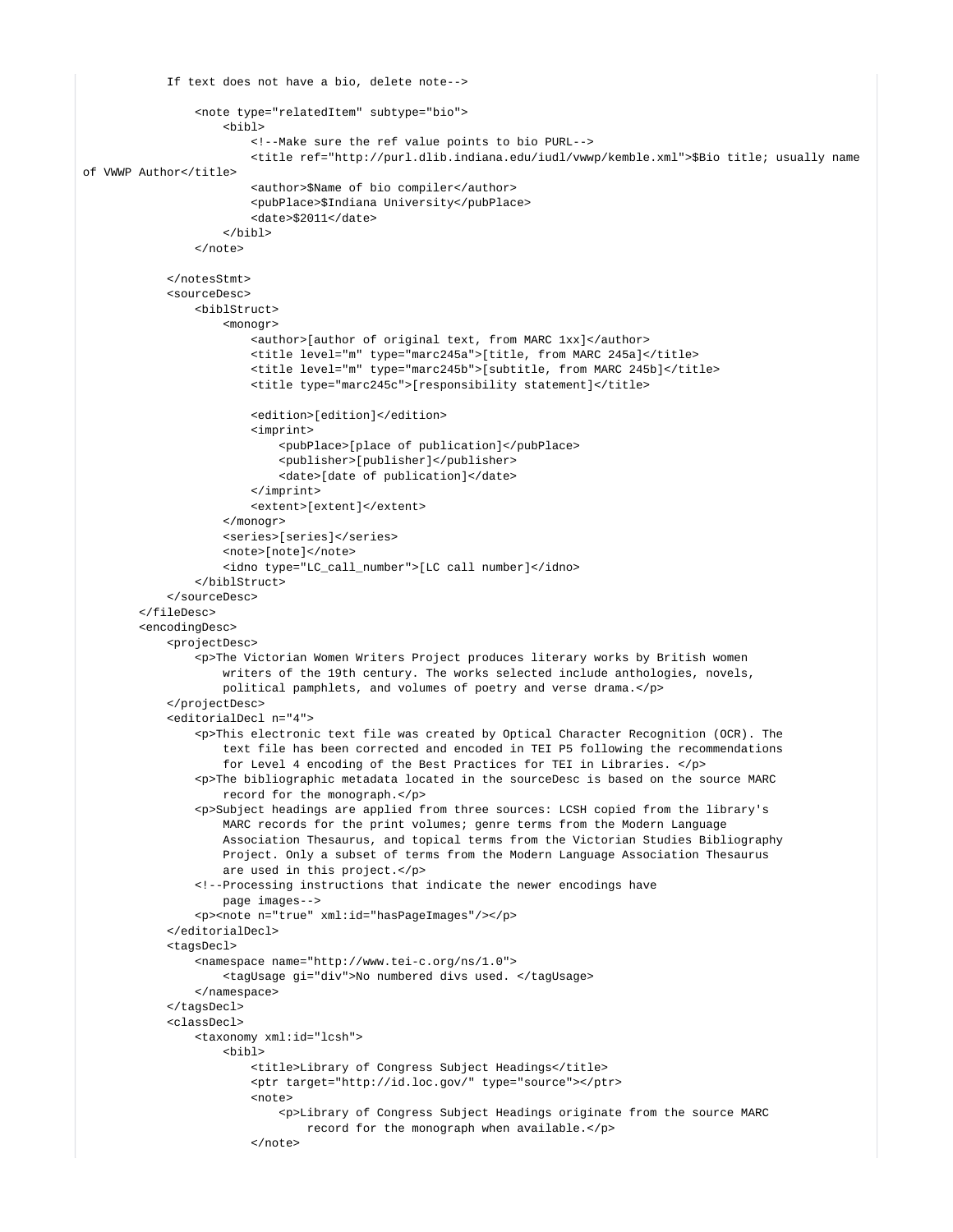```
\epsilon/hihl>
                 </taxonomy>
                 <taxonomy xml:id="victbib">
                     <bibl>
                          <title>Victorian Studies Bibliography Subject Headings</title>
                          <ptr target="http://www.dlib.indiana.edu/collections/victbib/" type="source"></ptr>
                          <ptr target="http://dlib.indiana.edu/vocabulary/victbibsubject/" type="webservice"><
/ptr>
                          <note><p>
                             The Victorian Studies Bibliography Subject Headings are maintained by the editorial 
staff
                             of the Victorian Studies journal published at Indiana University. The VWWP will 
use a subset
                              of these terms -- those more topically oriented -- to faciltate a connection 
between articles
                             compiled as part of the online Bibliography and the VWWP texts.
                          </p></note>
                    \epsilon/hihl>
                 </taxonomy>
                 <taxonomy xml:id="mla">
                     <bibl>
                          <title>Modern Language Association Thesaurus</title>
                          <ptr target="http://www.mla.org/publications/bibliography/howtouse_mlabiblio
/howtosearchmlabiblio#mla" type="source"></ptr>
                         <ptr target="http://dlib.indiana.edu/vocabulary/modernlangassocgenre/" type="webservice"
>>/btx <note><p>
                             The MLA Bibliography staff has created a thesaurus of over 50,000 terms and
                              200,000 names to ensure consistency in the terms and names assigned during
                              indexing. The VWWP project will utilize a subset of the MLA Thesaurus to assign
                              genre headings to the VWWP texts. The genre terms are further enhanced by 
definitions
                              compiled from various sources such as <title level="m">The Oxford Dictionary of 
Literary
                             Terms</title>.
                          </p></note>
                     </bibl>
                 </taxonomy>
             </classDecl>
         </encodingDesc>
         <profileDesc>
             <langUsage>
                 <language ident="en">English</language>
                 <!--Repeat language tag if other prominent language(s) appear in the text-->
             </langUsage>
<particDesc>
                 <!-- An Example of Prosopography: Replace info with relevant personages-->
                  <listPerson type="fictional">
                     <person xml:id="jabuendia">
                          <persName>
                              <forename>$José</forename><forename>$Arcadio</forename><surname>$Buendía</surname>
                          </persName>
                          <sex>$Male</sex>
                          <faith>$Atheist</faith>
                          <nationality>$Columbian</nationality>
                          <occupation>$Pioneer</occupation>
                          <occupation>$Patriarch</occupation>
                          <occupation>$Alchemist</occupation>
                          <affiliation>$Founder of Macondo</affiliation>
                          <residence>$Macondo</residence>
                          <education>$Left school at age 8</education>
                     </person>
                     <person xml:id="uiguaran">
                         <persName>
                              <forename>$Úrsula</forename><surname>$Iguarán</surname>
                          </persName>
                          <sex>$Female</sex>
                          <faith>$Catholic</faith>
                          <nationality>$Columbian</nationality>
                          <occupation>$Matriarch</occupation>
                          <occupation>$House Wife</occupation>
```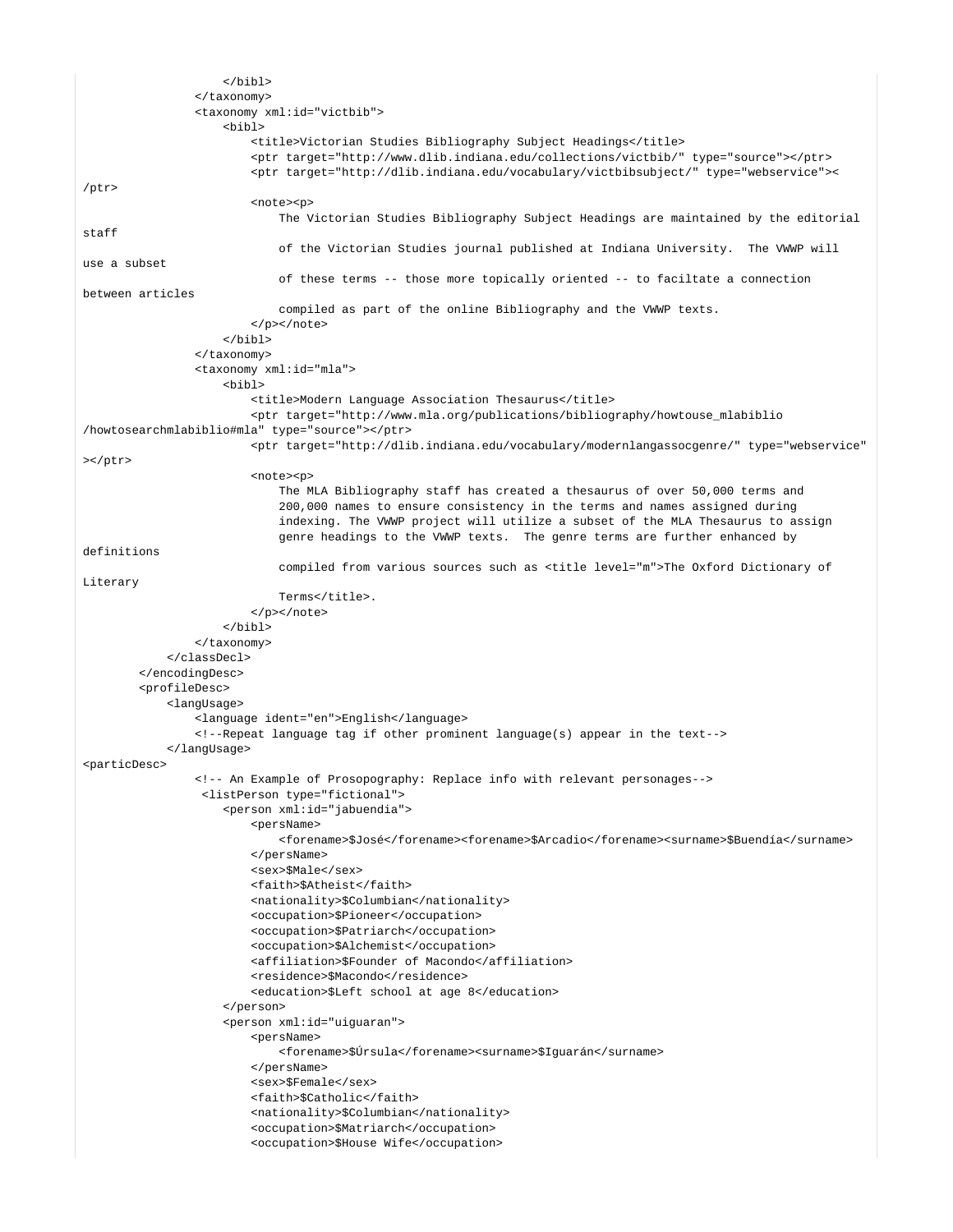```
 <residence>$Macondo</residence>
                 </person>
                 <person xml:id="abuendia">
                      <persName>
                          <forename>$Aureliano</forename><surname>$Buendia</surname>
                      </persName>
                      <nationality>$Columbian</nationality>
                      <occupation>$Colonel</occupation>
                      <occupation>$Poet</occupation>
                      <residence>$Macondo</residence>
                 </person>
                 <relationGrp>
                      <relation name="spouse" mutual="#jabuendia #uiguaran"/>
                      <relation name="parent" active="#jabuendia #uiguaran"passive="#abuendia"/>
                      <relation name="child" active="#abuendia" passive ="#jabuendia #uiguaran"/>
                 </relationGrp>
             </listPerson>
         </particDesc>
         <!-- End Example of Prosopography-->
         <textClass>
             <keywords scheme="#lcsh">
                 <list>
                      <item>[first subject heading]</item>
                      <item>[second subject heading]</item>
                      <item>[etc]</item>
                \epsilon/list>
             </keywords>
             <keywords scheme="#victbib">
                <list>
                      <item><term>$first heading</term></item>
                     <item><term>$second heading</term></item>
                      <item><term>$etc</term></item>
                 </list>
            </keywords>
             <keywords scheme="#mla">
                    <list>
                      <item><term>$first heading</term></item>
                     <item><term>$second heading</term></item>
                      <item><term>$etc</term></item>
                 </list>
            </keywords>
         </textClass>
     </profileDesc>
     <revisionDesc>
         <!--Update the @who reference based on encoders/editors entered in the
                 respStmt in the fileDesc above AND update the @when to reflect date of change:
                 yyyy-mm-dd-->
         <change when="2009-01-01" who="#encoderfirstandlastname">$Document any significant
             changes to the encoding or text.</change>
         <!--Repeat change as many times as needed-->
     </revisionDesc>
 </teiHeader>
 <text>
     <body>
        <p><p> </body>
 </text>
```
## **Noting Pseudonyms**

 $<$ /TEI>

If you enounter a pseudonym whether or not it is reflected in the bibliographic information already provided in the Header, update the Header as follows: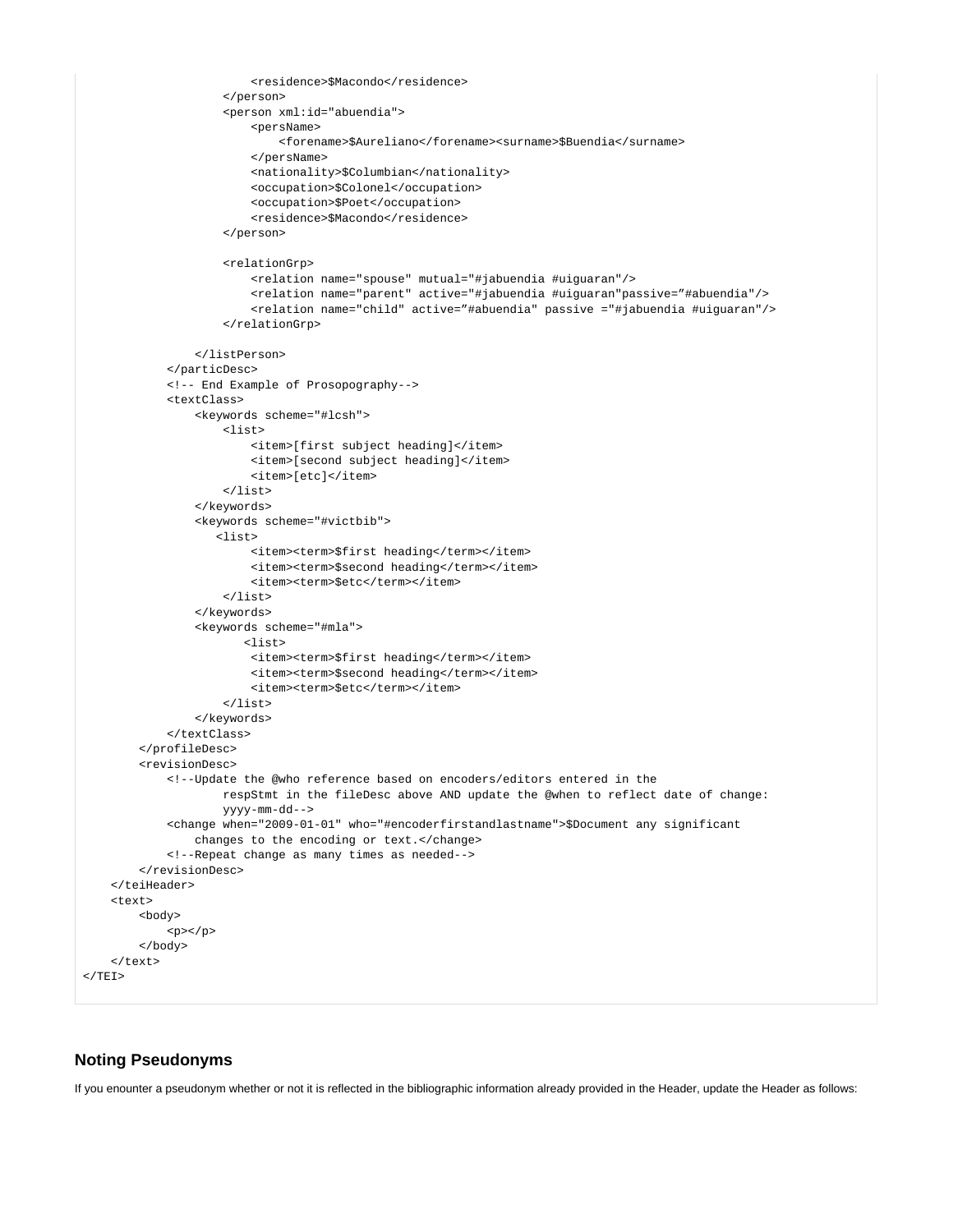```
<!--In the fileDesc:-->
<author>Dixon, Ella Hepworth (1855-1932)</author>
<author><name type="pseudonym">Wynman, Margaret</name></author>
<!--In the sourceDesc:-->
<author>Dixon, Ella Hepworth</author>
<author><name type="pseudonym">Wynman, Margaret</name></author>
```
## **Adding the Filing Title**

```
1. 
For those titles beginning with an article:
            a. 
Add a second title tag with a filing type only in the fileDesc/titleStmt:
            b. 
Remove the leading articles (English and non-English)
<title type="marc245a">The Autobiography of Christopher Kirkland, Volume 3</title>
<!--Second title tag manually added for filing title-->
```

```
<title type="filing">Autobiography of Christopher Kirkland, Volume 3</title>
```
## <span id="page-18-0"></span>**Linking to Related Materials: Intros and Bios**

**NEED TO ADD INFO.** 

## <span id="page-18-2"></span>**Selecting Subject and Genre Headings**

You will need to select subject and genre headings for the text you are encoding. The headings come from two sources:

- Victorian Studies Bibliography taxonomy, which we will use to identify the **prominent** subject(s).
- MLA thesaurus and the Oxford Dictionary of Literary Terms, which we will use to identify the genre (e.g., pamphlet, sensational novel, etc.). Please select the **most specific** term(s).

## <span id="page-18-1"></span>**Adding Subject Terms**

To select the subject terms:

- 1. Place the cursor between the opening and closing <keywords scheme="#victbib">
- 2. Right-click
- 3. Select from the menu: Plugins => Terminology Service Plugin
- a. A window will pop-up with two tabs: Victbib and MLA
- 4. Select the "Victbib" tab
- 5. Select "Add Terms" button, which will launch a search window
	- a. If you know the term, search
	- b. If you don't know the term, browse the list of subject headings
- 6. Find the relevant term
- 7. Click "Add Term"
- 8. When you are done adding the term, select "Update Selection" ("update selection" saves the term you selected)
- 9. If more terms apply, repeat the previous two steps as necessary
- 10. When you are happy with all the terms selected, click on "Update Document" (your cursor will jump down to the bottom of the text, sadly)
- 11. Scroll back up to the <keywords> section of the TEI Header to confirm terms were added

#### **Adding Genre Terms**

Repeat these steps for the genre terms, except:

- 1. Place the cursor on the first placeholder <term> in <fileDesc> <profileDesc><textClass><keywords scheme="#mla">
- 2. Select the "MLA" tab (note: MLA genre terms include descriptions to help you identify the proper genre)
- 3. Follow the steps as outline above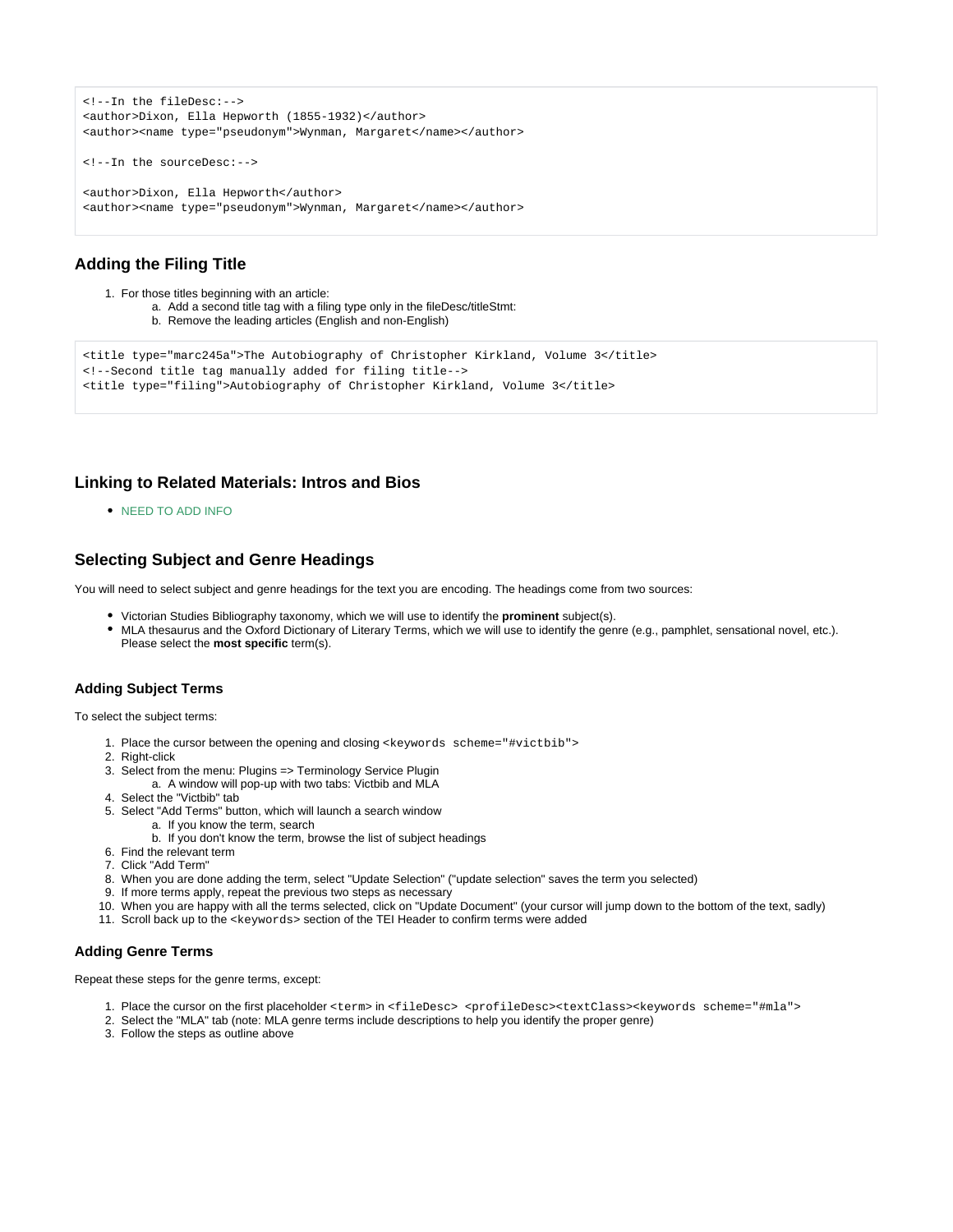```
<!--Before adding the genre terms, the Header appears like so:-->
                <keywords scheme="#mla">
                     <list>
                          <item><term>$first heading</term></item>
                          <item><term>$second heading</term></item>
                          <item><term>$etc</term></item>
                     </list>
                 </keywords>
<!--After adding an MLA genre term, the Header appears like so:-->
                 <keywords scheme="#mla">
                     <list>
                          <item><term ref="http://terminology.dlib.indiana.edu/vwwpgenre/poetry">poetry</term><
/item>
                     </list>
                 </keywords>
```
## <span id="page-19-0"></span>**Prosopographical Information**

#### **Note!** W.

Capturing prosopographical information is experimental in nature. We hope to learn from you as you record this information about what works and what doesn't. We will also perform analysis of this work after the texts have been encoded to determine how to best proceed. But in the meantime, have fun with it! Recording information about personages has lots of great potential.

Broadly speaking, prosopography is the study of individuals within a specific context and their relationships to one another. The TEI P5 Guidelines now [dedicate a section](http://www.tei-c.org/release/doc/tei-p5-doc/en/html/ND.html#NDPERS) to the compilation of prosopographical information. While it seems more geared toward demographic information, it is also applicable to fictional and non-fictional works.

The prosopography section, included in the <particDesc> section of the TEI Header, is comprised of one main section, <listPerson>, which is further subdivided by many components, the main ones being:

- <person>
- relationGrp>

(Reference the [TEI Header](#page-13-1) template above to see the whole of how the prosopographical data is contructed. Below, examples are included, but in chunks to illustrate the topic at hand).

#### **<listPerson>**

This is the container tag that will contain your list of people! It is important to assign it a type attribution with one of the following values:

- fictional
- historical
- biblical
- mythical

If you encounter another type of person, report this issue in the [VWWP Encoding Log](https://wiki.dlib.indiana.edu/display/vwwp/VWWP+Encoding+Log) page.

#### **<person>**

Many characteristics can be recorded about a particular personage. Below are some examples, but feel free to reference the section on Biographical and [Prosopographical Data](http://www.tei-c.org/release/doc/tei-p5-doc/en/html/ND.html#NDPERS) in the TEI P5 Guidelines. At a minimum, you should have, if relevant to your particular work, a person's name. None of the other characteristics listed below or otherwise documented in the P5 Guidelines are required.

All persons required an xml:id, the value for which you will create based on some combination of fore- and surnames. Remember that xml:id values must be unique so if you have two characters, Joe and Jane Garcia, you can't asdcribe jgarcia as the xml:id for both. Instead one would have to be joegarcia and the other janegarcia.

```
<listPerson type="fictional">
                     <person xml:id="jabuendia">
                         <persName>
                              <forename>$José</forename><forename>$Arcadio</forename><surname>$Buendía</surname>
                          </persName>
                     </person>
</listPerson>
```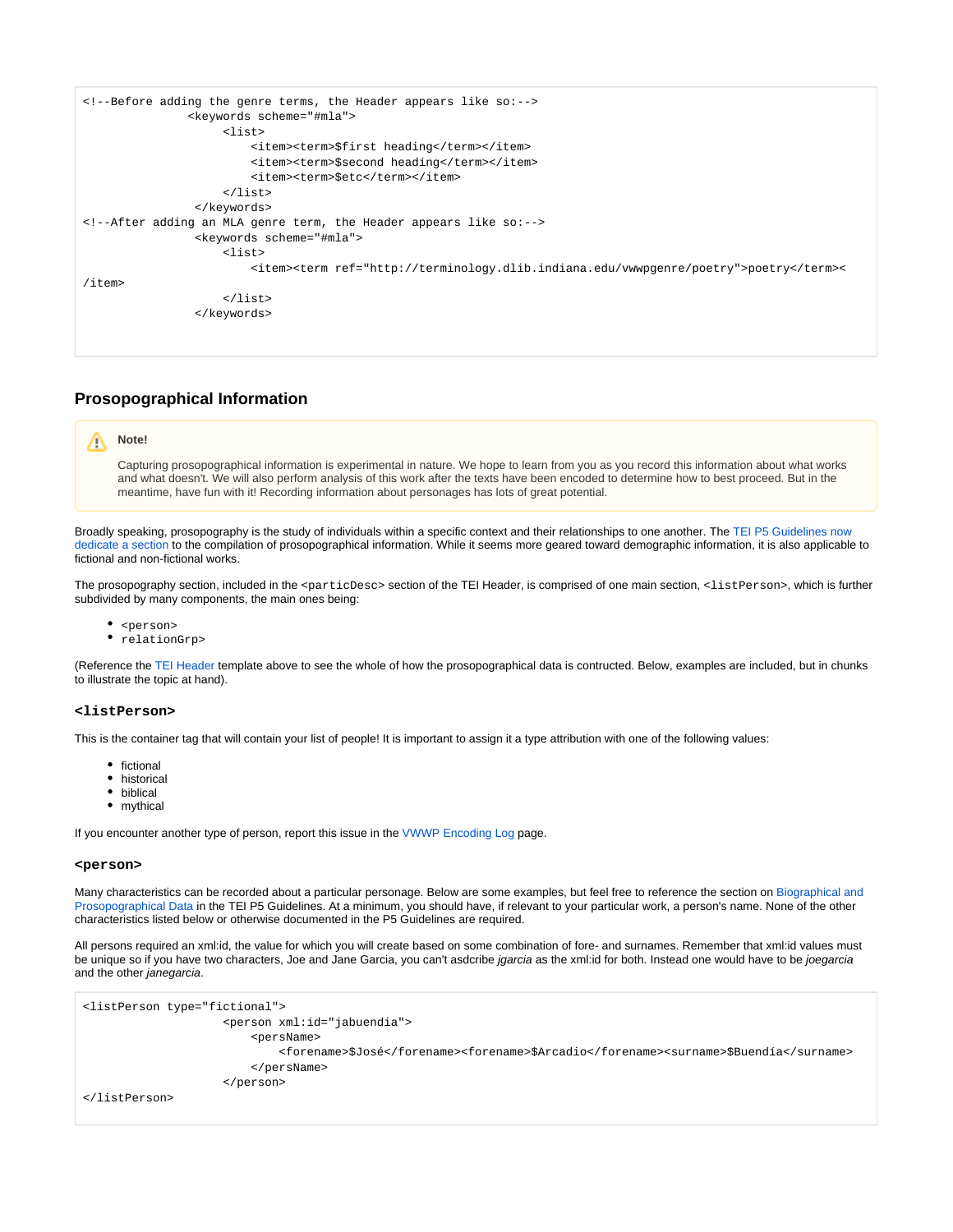The <person> tag can contain any number of predetermined characteristics. Below are just a few that are possible to capture. Again, consult the P5 Guidelines for additional options, if you are interested. Remember that none are required and each personage could have a different set of characteristics. In other words, they do not need to be uniform across personages.



#### **relationGrp**

Personages or characters can be explicitly related in the TEI Header. This ability is probably the least intuitive with respect to markup so hopefully my limited examples will capture the range of relationships you may encounter. Again, if you encounter a relationship not defined, report this in the VWWP [Encoding Problems](https://wiki.dlib.indiana.edu/display/vwwp/VWWP+Encoding+Problems) page.

Relationships may be either mutual or non-mutual. A mutual relationship is one in which the participants are equal, such as a sibling, co-worker, or spousal relationship.

A non-mutual relationship currently includes only two types of roles: active and passive. According to the TEI Guidelines 13.3.2.4, these designations suggest that the relationships are best described by using a transitive verb, requiring a subject and object. The subject is active and the object is passive. In a parent-child relation for example, the parent is active in a "parent" (read "is parent of) relationship and the child is passive. In a "child" (is child of) relationship the active and passive roles are reversed.

```
<--Reference the above people documented.-->
<relationGrp>
           <relation name="spouse" mutual="#jabuendia #uiguaran"/>
           <relation name="parent" active="#jabuendia #uiguaran" passive="#abuendia"/>
            <relation name="child" active="#abuendia" passive ="#jabuendia #uiguaran"/>
</relationGrp>
```
Possible relationship values for the attribute "name" include:

- spouse
- sibling
- parentchild
- 
- $\bullet$  fiancé(é)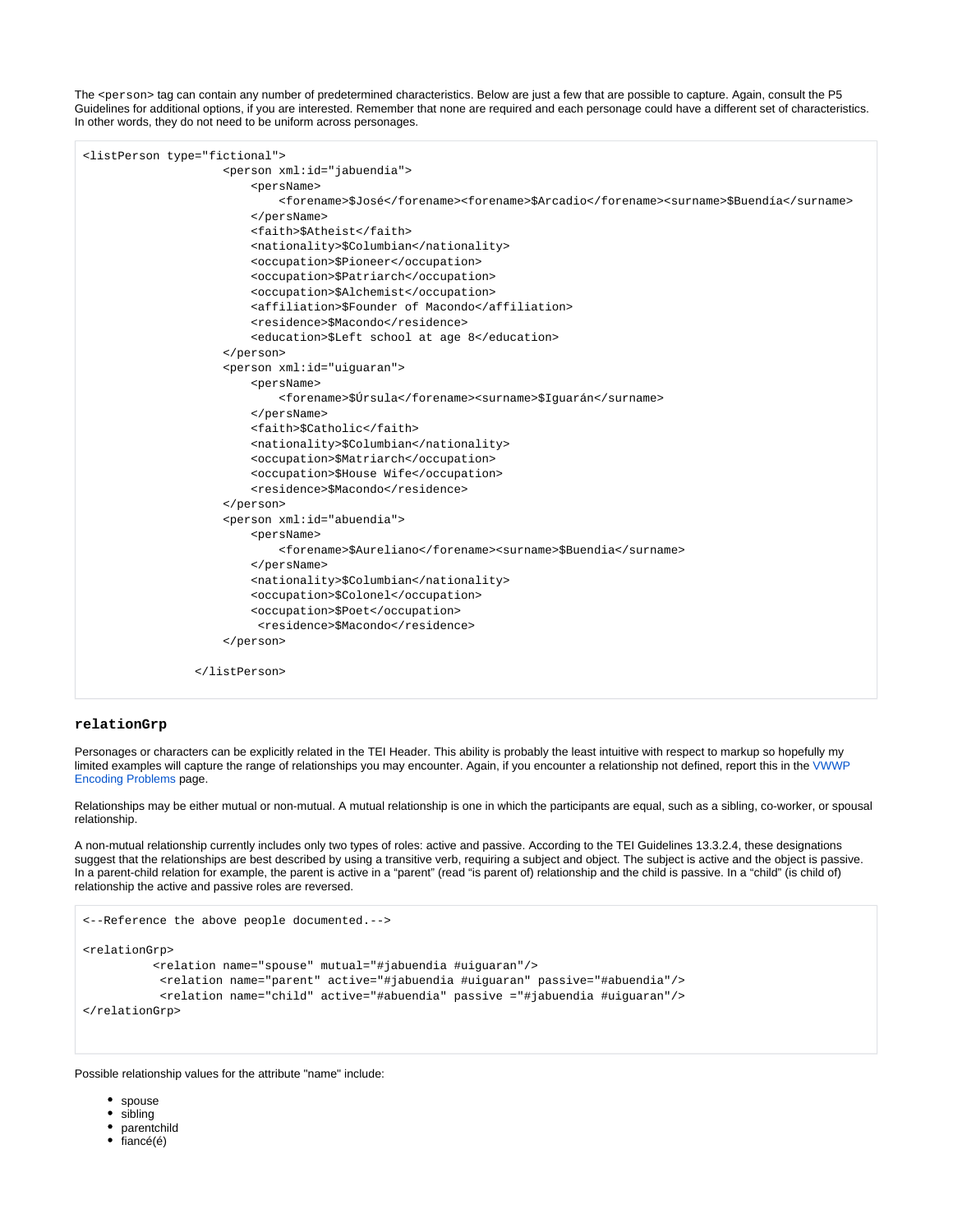- $•$  friend
- lover
- apprentice
- adversary
- colleague
- coworker
- masterservant
- others you encounter (the possibilities are endless)

[return to top](#page-0-0)

## Sections of the Text:

- [Front Matter](#page-21-0)
- [Body](#page-22-0)
- [Back Matter](#page-24-2)

[return to top](#page-0-0)

### <span id="page-21-0"></span>**Front Matter**

The front matter consists of any writing or images that comes before the beginning of the main text (e.g., table of contents, preface, frontispiece, etc.). Most texts in the collection should have front matter, but some texts may have more front matter materials than others. All front matter will be marked up using the [<front>](http://www.tei-c.org/release/doc/tei-p5-doc/en/html/ref-front.html) element. The most basic front matter will include only a title page. The following example show the markup for a title page.

```
<front>
  <titlePage>
     <docTitle>
         <titlePart type="main">THE AUTOBIOGRAPHY OF CHRISTOPHER KIRKLAND.</titlePart>
      </docTitle>
         <byline>
                BY <docAuthor>MRS. LYNN LINTON, </docAuthor> AUTHOR OF 'THE TRUE HISTORY OF
                JOSHUA DAVIDSON,' 'PATRICIA KEMBALL,' 'THE ATONEMENT OF LEAM DUNDAS,' 'UNDER
                WHICH LORD?' ETC.
         </byline>
         <docEdition>IN THREE VOLUMES.</docEdition>
         <docEdition>VOL. III.</docEdition>
         <docImprint>
             <pubPlace>LONDON: </pubPlace>
             <publisher>RICHARD BENTLEY AND SON, Publishers in Ordinary to Her Majesty the Queen.</publisher>
         </docImprint>
         <docDate>1885.</docDate>
         <docEdition>[All Rights Reserved.]</docEdition>
   </titlePage>
</front>
```
Some other common features that occur in the front matter after the title page are dedications or epigraphs and table of contents. Both features use the <d iv> element to contain the information and are marked up as follows: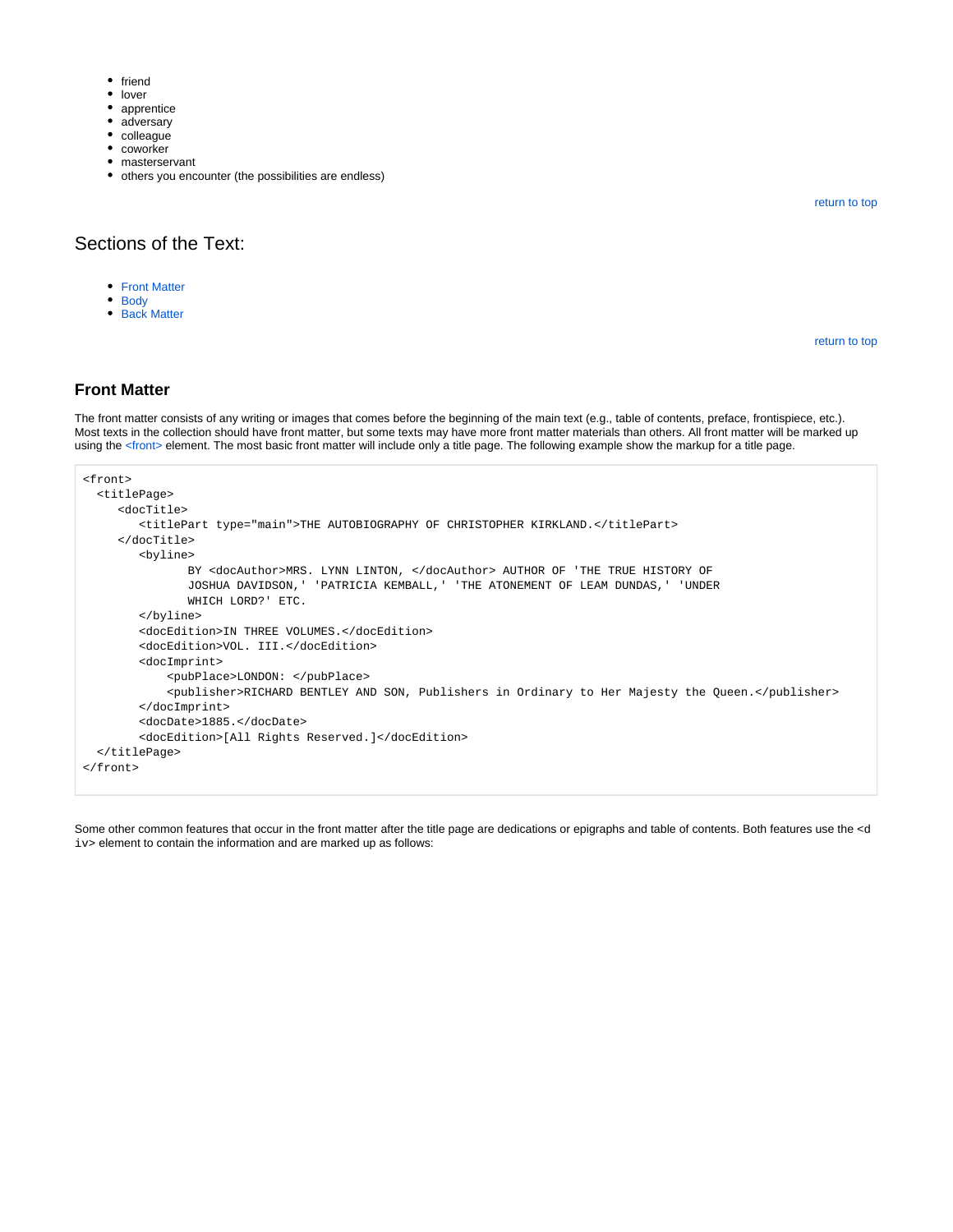```
<div type="dedication">
 n="v" <b>small</b>:id="VAB7022-001" <head>DEDICATION.</head>
     <lg type="verse_paragraph">
      <l><hi>THOSE</hi> whom these Poems may concern</l>
       <l rend="ti-1">Will each their own true portion know;</l>
       <l>No cause that other eyes should learn</l>
       <l rend="ti-1">The reason why I penned them so.</l>
        <l>But if—I think there is—there be</l>
        <l rend="ti-1">One thread of thought that runs throughout,</l>
       <l>One heart remembered tenderly,</l>
       <l rend="ti-1">One echo caught from strains devout;—</l>
       <l>If through the busy Week of Years,</l>
       <l rend="ti-1">To which these scattered thoughts belong,</l>
       <l>One constant image still appears,</l>
        <l rend="ti-1">Reflected in my casual song;—</l>
        <l>Dear critic, for whose eyes I wrote the greater part,</l>
       <l>Take to thyself the book I give, with all my heart.</l>
    \langle /lg>
</div>
```

```
<div type="contents">
   <head rend="center">THE TABLE OF THE FIRST BOOK.</head>
    <list type="simple" rend="i">
        <item><ref rend="right" target="#VAB7202-085">1. Mortal, if tbou art beloved</ref></item>
        <item><ref rend="right" target="#VAB7202-085">2. Once, bis feet among the roses</ref></item>
        <item><ref rend="right" target="#VAB7202-085">3. Let us wreathe tie mighty cup</ref></item>
        <item><ref rend="right" target="#VAB7202-085">4. O wind, thou hast thy kingdom in the trees</ref></item>
        <item><ref rend="right" target="#VAB7202-085">5. Death, men say, is like a sea</ref></item>
        <item><ref rend="right" target="#VAB7202-085">6. Ah, Eros does not always smite</ref></item>
       <item><ref rend="right" target="#VAB7202-085">7. Who hath ever given</ref></item>
        <item><ref rend="right" target="#VAB0008-001">8. Sometimes I do despatch my heart</ref></item>
       <item><ref rend="right" target="#VAB0009-001">9. Down the forest-path I fled</ref></item>
        <item><ref rend="right" target="#VAB0010-001">10. I dance and dance ! Another faun</ref></item>
       <item><ref rend="right" target="#VAB0011-001">11. In the moony brake</ref></item>
         <item><ref rend="right" target="#VAB0012-001">12. Love doth never know</ref></item>
       <item><ref rend="right" target="#VAB0013-001">13. Love's wings are wondrous swift</ref></item>
        <item><ref rend="right" target="#VAB0014-001">14. If the sun our white headlands with flame</ref></item>
    </list>
</div>
```
**For more detailed information about what may appear in the front matter how to encode it see the [Front Matter page.](https://wiki.dlib.indiana.edu/display/vwwp/Front+Matter)**

[return to top](#page-0-0)

## <span id="page-22-0"></span>**Body**

The body of the text consists of the chapters, poems, and other matter that make up the primary text. The body is encompassed by the <br/>body> tag.

```
<body>
     <p>This is some text.</p>
</body>
```
## **Divisions of the Text**

<span id="page-22-1"></span>For the Victorian Women Writer monographs, we use divisions [\(<div>\)](http://www.tei-c.org/release/doc/tei-p5-doc/en/html/ref-div.html) with type attributes to denote sections of the text. (See one of the specific genre [types for more detail.](#page-24-1))

[return to top](#page-0-0)

#### **A few exceptions that may occur in the body of any genre:**

Embedded Text/Floating Text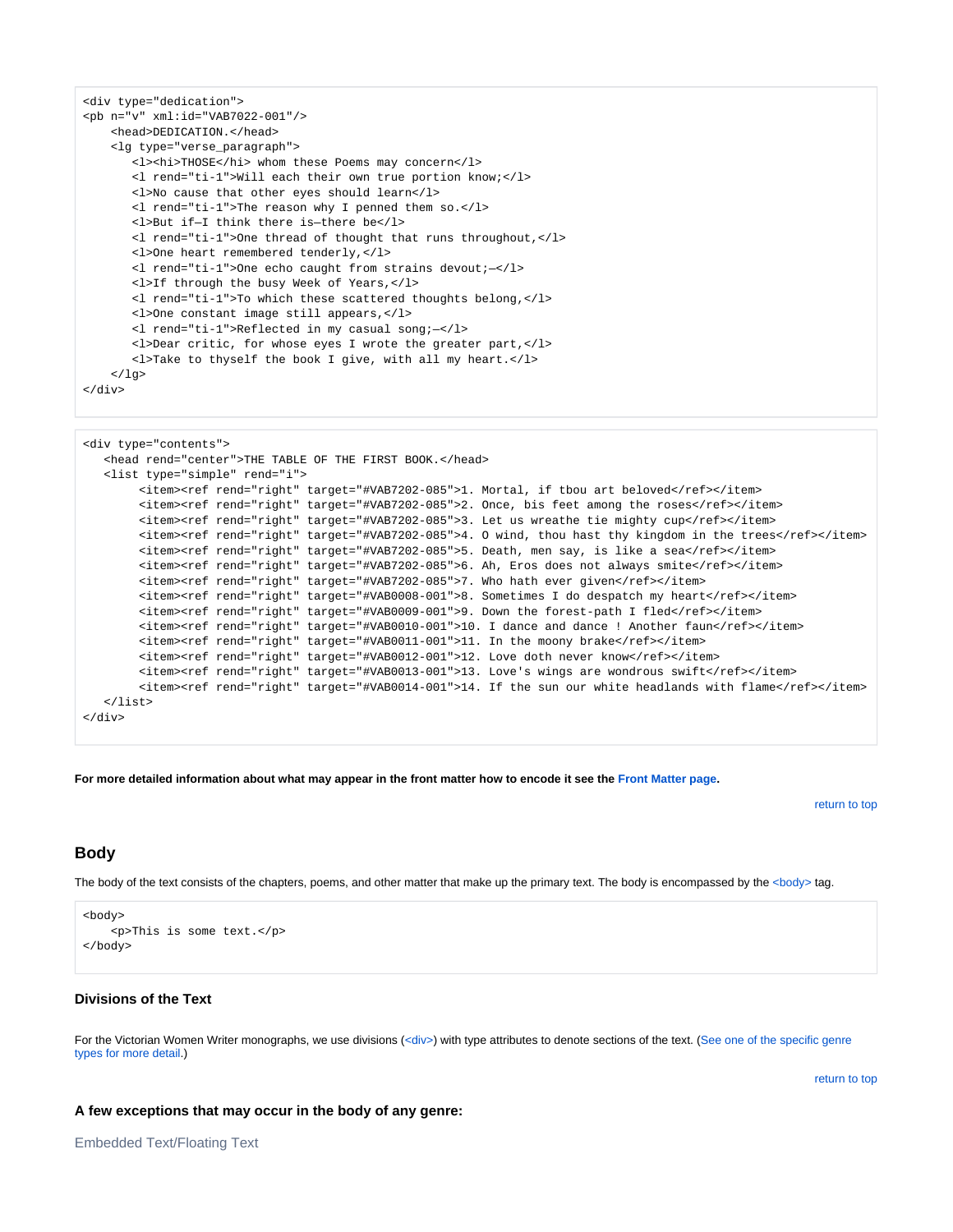Sometimes an embeddd text may appear in a work (common in prose): a letter, journal entry, poem, songs, etc. If this is the case, use the [<floatingText>](http://www.tei-c.org/release/doc/tei-p5-doc/en/html/ref-floatingText.html) element to separate this embedded text from the rest of the work.

What to include inside <floatingText>:

• <body>, <div> with a type attribute which describes the text that follows (e.g., letter, poem, song, etc.), any other tags needed to encode the embedded text.

For instance, below is an example of how to encode a letter with the <floatingText> element.

```
 <p>She opened and read as follows:</p>
           <floatingText>
               <body>
                 <div type="letter">
                   <opener>
                     <dateline>AUGUSTA, March 4th, 18—</dateline>
                     <salute>
                       <hi rend="i">Mrs. A. Mitten:</hi>
                     </salute>
                   </opener>
                   <p>"Having recently understood that you have procured a private teacher, we have
ventured to stop your advertisement, <hi rend="i">though ordered to continue it
until forbid,</hi> under the impression that you have probably forgotten to have it
stopped. If, however, we have been misinformed, we will promptly resume the
publication of it. You will find our account below; which as we are much in want of
funds, you will oblige us by settling as soon as convenient. Hoping your teacher is
all that you could desire in one,</p>
                   <closer>
                     <salute>"We remain, your ob't. serv'ts,</salute>
                    <signed>"H-&amp; B-"</signed>
                   </closer>
                \langlediv> </body>
          </floatingText>
```
For more information on how to encode embedded texts and which division types you may encounter, please consult the [prose guidelines.](https://wiki.dlib.indiana.edu/display/vwwp/Prose#Prose-floating)

[return to top](#page-0-0)

#### A work that contains more than one book by an author

Although it is rare, there may be a case where a work has more than one book inside it. The most common occurrence of this is poetry work that includes several book titles by one author. When this occurs, replace the global <br/> <br/>ebody> element with a [<group>.](http://www.tei-c.org/release/doc/tei-p5-doc/en/html/ref-group.html)

What comes inside the <group> tag:

- $\bullet$  <text>
- <front> (optional)
- $\bullet$  <br/> <br/> <br/> <br/> <br/> <br/> <br/> <br/> <br/> <br/> <br/> <br/> <br/> <br/> <br/> <br/> <br/> <br/> <br/> <br/> <br/> <br/> <br/><br/> $\bullet$ <br/> $\bullet$  <br/> $\bullet$ <br/> $\bullet$ <br/> $\bullet$ <br/> $\bullet$ <br/> $\bullet$ <br/> $\bullet$ <br/>
- any tags needed to encode the embedded text
- <back> (optional)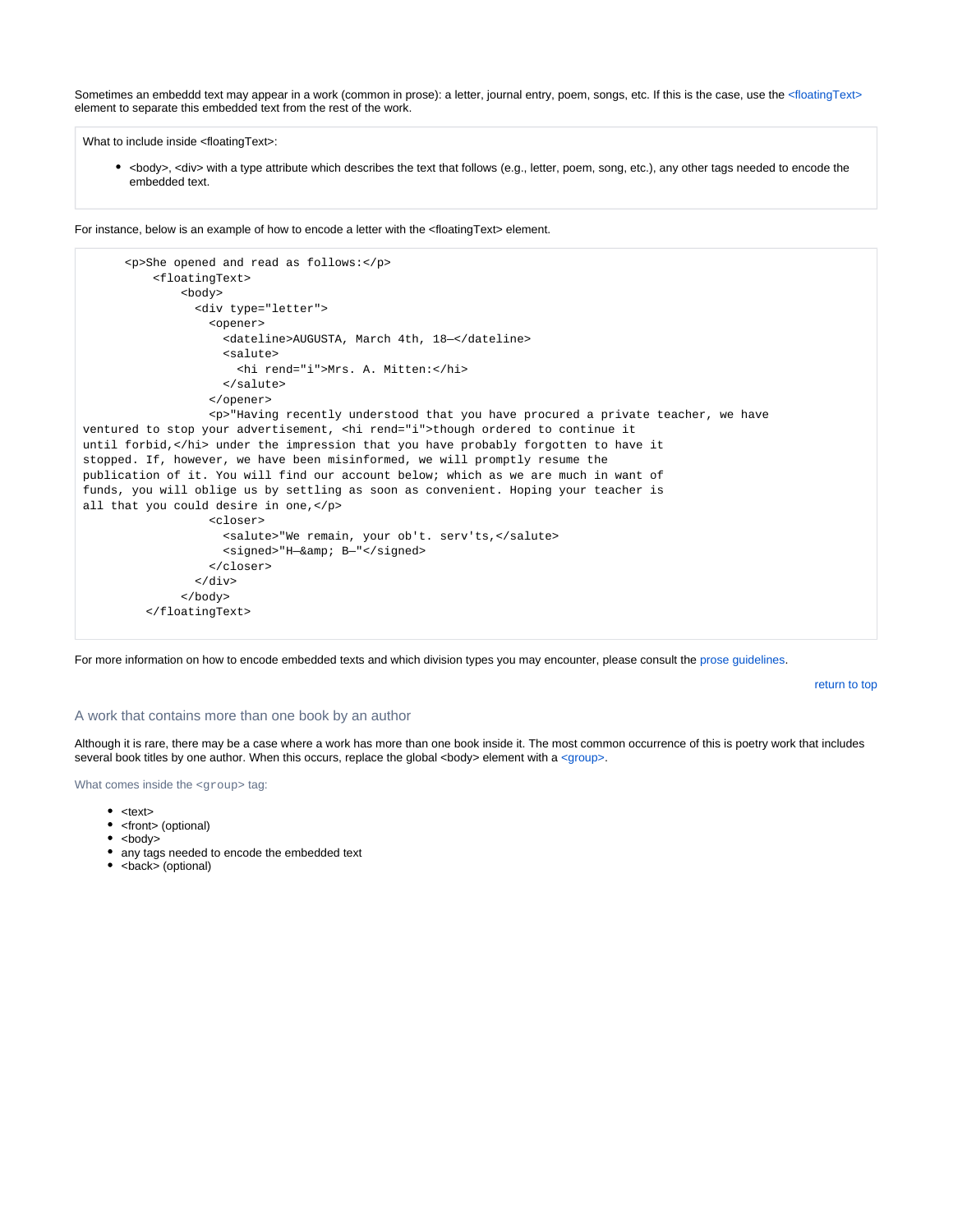

The <back> element, as well as the <front> element, are optional when using <qroup>. Only use these elements if there is front matter and Δ back matter that needs encoding.

[return to top](#page-0-0)

#### <span id="page-24-0"></span>**Personal Names**

In conjunction with the [prosopographical information](#page-19-0) we are compiling in the TEI Header, personages will be tagged accordingly throughout the text. In most cases, this will occur in prose texts that contain dialogue. In those cases, the <said> [tag will be used with a who attribute](https://wiki.dlib.indiana.edu/display/vwwp/Prose#Prose-internal). However, names may appear across genres and in various contexts. In those cases, where names are mentioned, use <persName> with the ref attribute to points to the xml:id of the name established in the TEI Header as part of your prosopographical work. For example:

<persName ref="#jabuendia">Joe</persName>

#### <span id="page-24-1"></span>**See a specific genre for detailed guidelines:**

- [Prose](https://wiki.dlib.indiana.edu/display/vwwp/Prose)
- [Drama](https://wiki.dlib.indiana.edu/display/vwwp/Drama)
- [Verse](https://wiki.dlib.indiana.edu/display/vwwp/Verse)

[return to top](#page-0-0)

#### <span id="page-24-2"></span>**Back Matter**

Oftentimes the books in this collection will not contain back matter. If the text does contain back matter, use the [<back>](http://www.tei-c.org/release/doc/tei-p5-doc/en/html/ref-back.html) element to encode it. Back matter content can be unpredicatble, but common content include indices, appendix, advertisments, etc. Below is an example of a short back matter that consists of only a note.